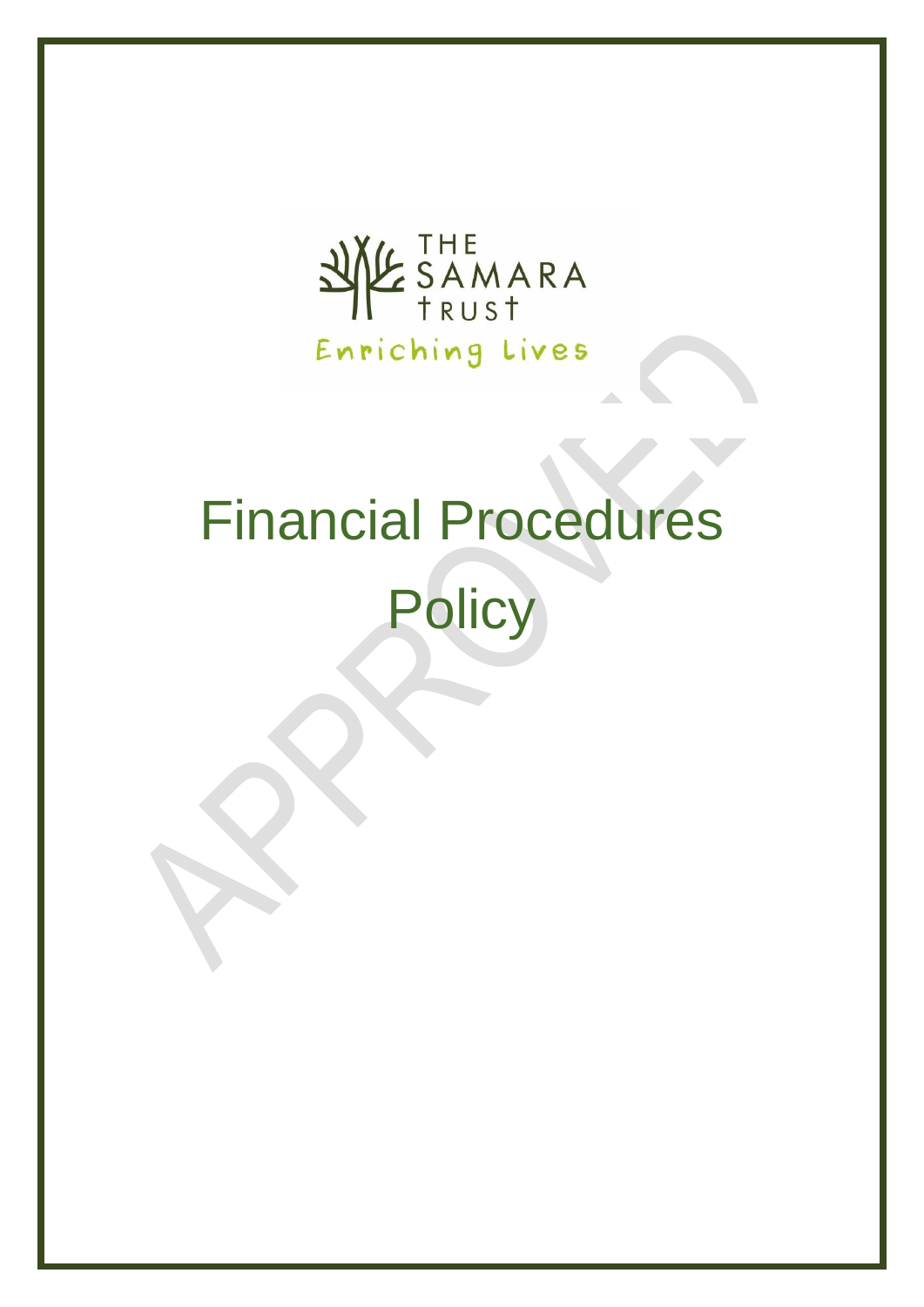# **Contents:**

[Statement of intent](#page-1-0)

- 1. [Legal framework](#page-3-0)
- 2. [Roles and responsibilities](#page-3-1)
- 3. [Financial oversight](#page-6-0)
- 4. [Budget setting](#page-6-1)
- 5. [Budget management and monitoring](#page-7-0)
- 6. [Cash management](#page-8-0)
- 7. [Purchasing, procurement and returns](#page-9-0)
- 8. [Income and expenditure](#page-9-1)
- 9. [Investments](#page-10-0)
- 10. [Borrowing and debt](#page-11-0)
- 11. [Fixed assets](#page-11-1)
- 12. [Leasing](#page-13-0)
- <span id="page-1-0"></span>13. [Gifts](#page-13-1)
- 14. [Related party transactions](#page-13-2)
- 15. [Payroll](#page-17-0)
- 16. [Charging and remissions](#page-19-0)
- 17. [VAT procedures](#page-19-1)
- 18. [Risk management](#page-20-0)
- 19. [Special payments](#page-20-1)
- 20. [Annual accounts](#page-21-0)
- 21. [Auditing](#page-21-1)
- 22. [Record keeping](#page-23-0)
- 23. [Notices to improve](#page-24-0)
- 24. [Whistleblowing and fraud](#page-25-0)
- 25. [Cyber-crime](#page-25-1)
- 26. [Self-assessment](#page-25-2)
- 27. [Monitoring and review](#page-26-0)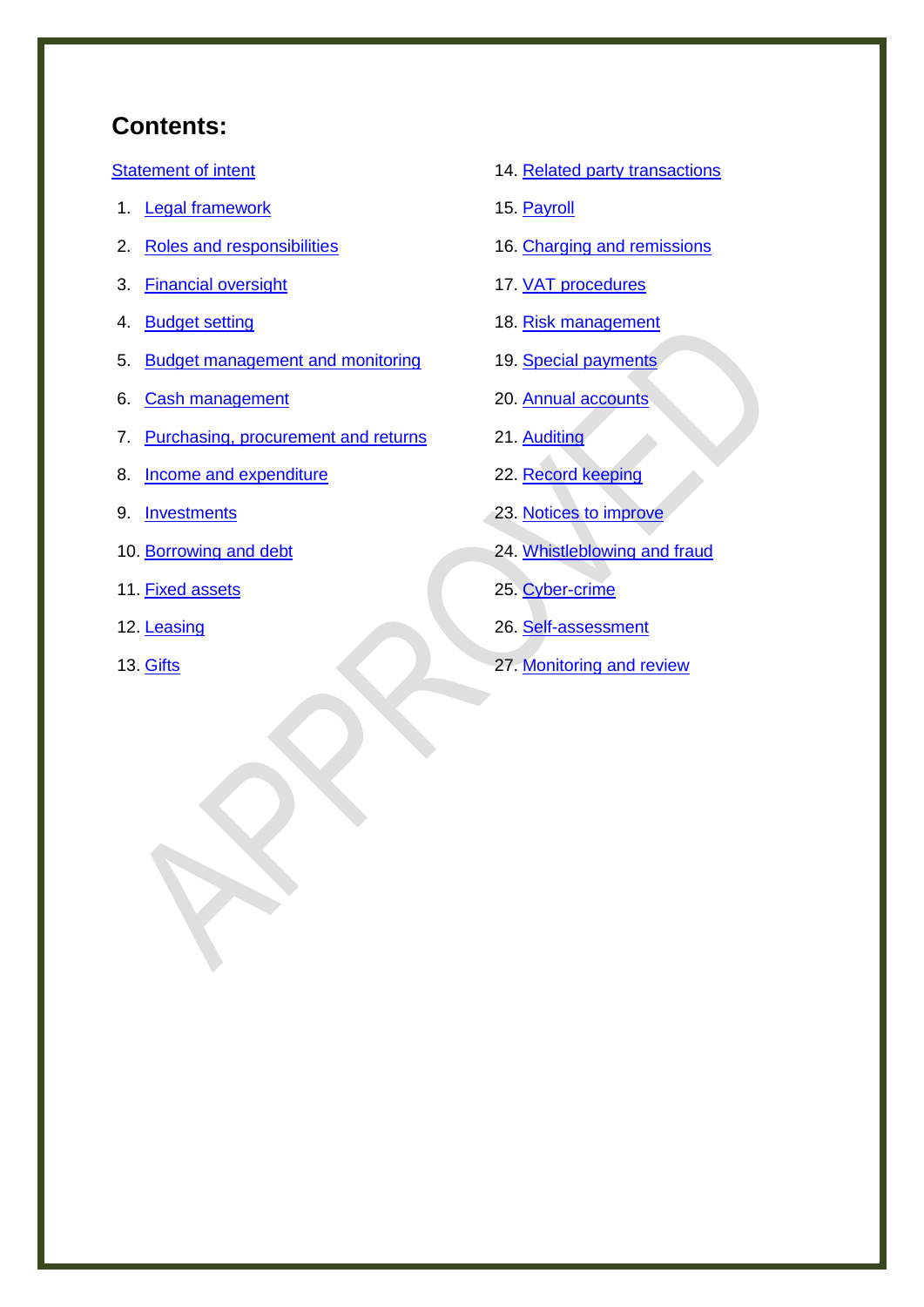## **Statement of intent**

It is important for **The Samara Trust (the Trust)** to demonstrate that we use public money appropriately. To ensure that the financial standing of the **Trust** cannot be brought into disrepute, this policy will be implemented by all academies within the **Trust**, guaranteeing consistency in financial procedures across the academies.

This policy applies to all employees in the **Trust**, Trustees and Members, as well as services and goods sourced from external agencies, such as contractors and caterers.

The **Trust** takes its responsibility for handling public funds with the utmost importance and strives to continuously provide a high-quality education and safe learning environment, whilst having a strong financial standing.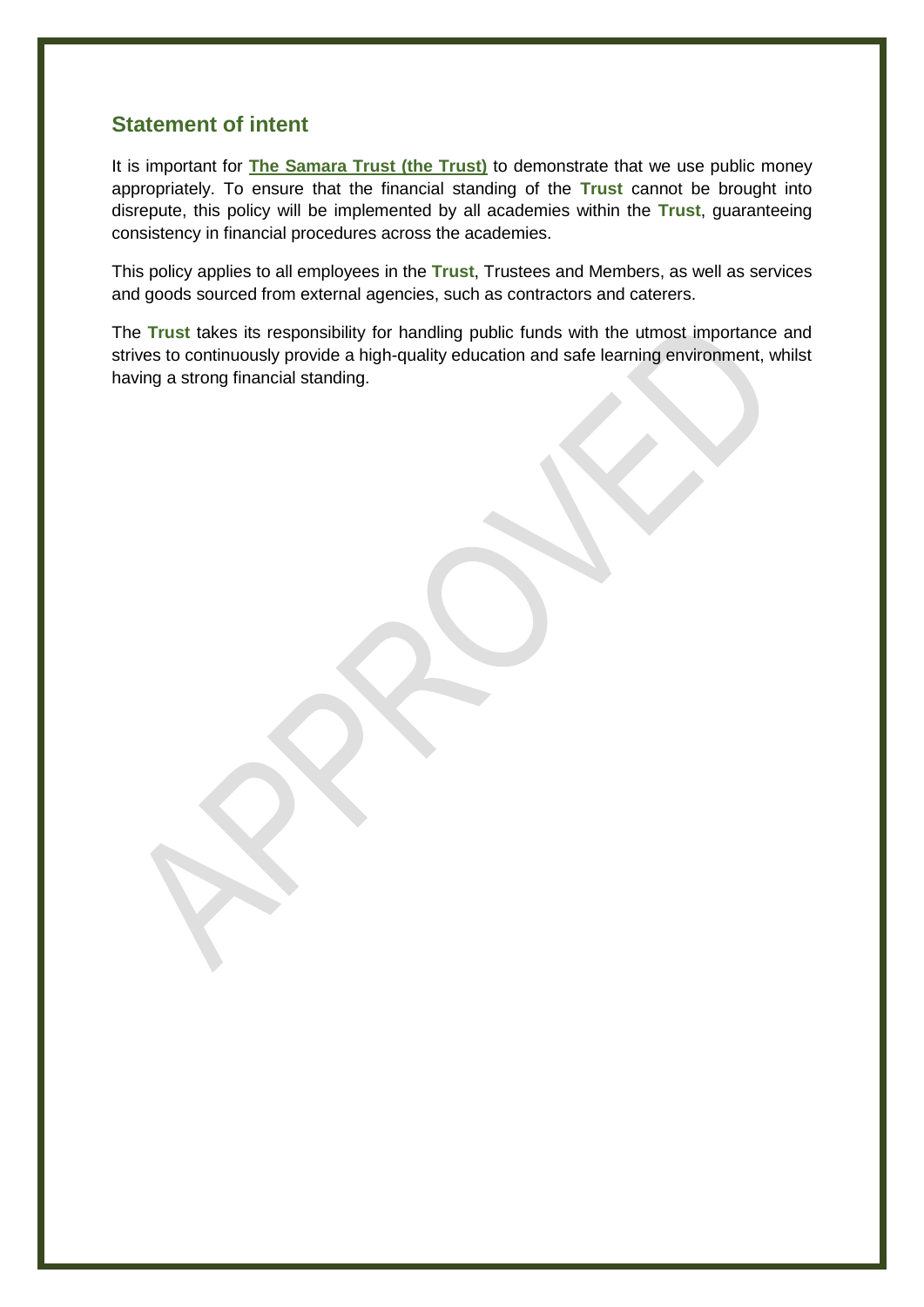# <span id="page-3-0"></span>**1. Legal framework**

This policy has due regard to all relevant legislation and statutory guidance including, but not limited to, the following:

- Employment Relations Act 1999
- Companies Act 2006
- Equality Act 2010
- The Education (School Teachers' Appraisal) (England) Regulations 2012 (as amended)
- ESFA (2021) 'Academy trust handbook 2021'
- ESFA (2019) 'Declare or seek approval for related party transactions: summary guidance'
- Data Protection Act 2018
- UK General Data Protection Regulation (UK GDPR)

This policy operates in conjunction with the following school policies:

- Financial Scheme of Delegation
- Pay Policy
- Charging and Remissions Policy
- Tendering and Procurement Policy
- Gifts, Hospitality and Anti-bribery Policy
- Data Protection Policy
- Anti-fraud and Corruption Policy
- Whistleblowing Policy
- Staff Expenses Policy
- Articles of Association

# <span id="page-3-1"></span>**2. Role and responsibilities**

Responsibilities for different groups and individuals within the **Trust** are set out in full throughout this policy. This section highlights key responsibilities.

The Members are responsible for:

- Appointing, by special resolution, new Members or removing existing Members other than, where there is one, the foundation/sponsor body and any Members it has appointed.
- Appointing Trustees in line with the **Trust's** Articles of Association.
- Where necessary, by special resolution, issuing direction to the Trustees to take a specific action.
- Appointing the **Trust's** auditors and receiving (but not signing) the **Trust's** audited annual accounts.
- Conducting the business of the **Trust** in accordance with company and charity law and adhering to the **Trust's** funding agreement with the Secretary of State.

Members will not be employees of the **Trust** or occupy staff establishment roles on an unpaid voluntary basis.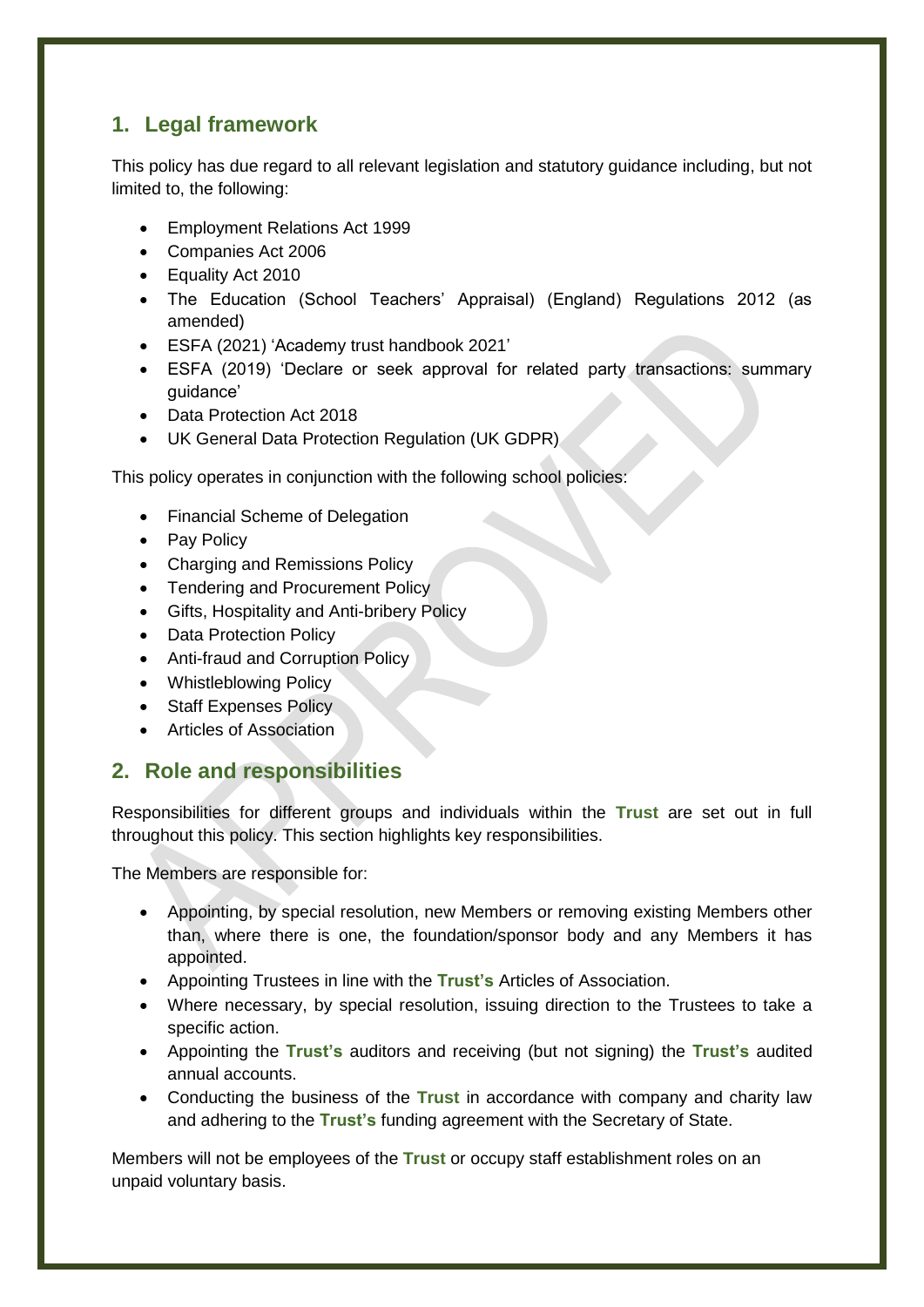The **Trust** will ensure that Members are not currently subject to a section 128 direction and will not appoint anyone as a member if they are currently subject to a section 128 direction.

The Board of Trustees is responsible for:

- Applying the highest standards of conduct and governance and taking full ownership of their duties.
- Ensuring the Board meets at least three times a year, and conducts business only when quorate.
- Approving a written scheme of delegation of financial powers.
- Managing conflicts of interests and related party transactions.
- Approving a balanced budget for the financial year and minuting the approval.
- Ensuring decisions about executive pay follow a robust evidence-based process reflecting the individual's role and responsibilities, and that the approach to pay is transparent, proportionate and justifiable.
- Appointing an audit and risk committee to advise on the adequacy of the **Trust's** controls and risks.
- Submitting audited accounts to the ESFA by 31 December.
- Ensuring an appropriate, reasonable and timely response is given to findings by auditors.

As of 1 March 2022, any newly appointed senior executive leader can only be a Trustee if the Members decide to appoint them as such, the senior executive leader agrees, and the Articles of Association permit it.

The Board of Trustees will appoint a senior executive leader who may be appointed as a trustee – this will be the chief executive or equivalent. The Board will also appoint a named individual as the **Trust's** accounting officer – this will be the senior executive leader. The roles of senior executive leader and accounting officer will not rotate.

When the senior executive leader is planning to leave the **Trust**, the Board of Trustees will approach the **Trust's** Regional Schools Commissioner (RSC) in advance to discuss the **Trust's** structure and options, including plans for recruitment.

The accounting officer is responsible for:

- The **Trust's** financial affairs.
- Sharing the ESFA's ['Dear Accounting Officer'](https://www.gov.uk/government/collections/academy-trust-accounting-officer-letters-from-efa) letter with the Members, Trustees, the CFO and other relevant stakeholders, arranging for it to be discussed by the Board of Trustees and taking action, where appropriate, to strengthen the **Trust's** financial systems and controls.
- Achieving value for money and the best possible educational outcomes through the economic, efficient and effective use of resources.
- Ensuring regularity when dealing with items of income and expenditure in accordance with legislation, the terms of the **Trust's** funding agreement and the 'Academy trust handbook' (ATH), and with the **Trust's** internal procedures.
- Ensuring propriety with regards to expenditure and receipts, including standards of conduct, behaviour and corporate governance.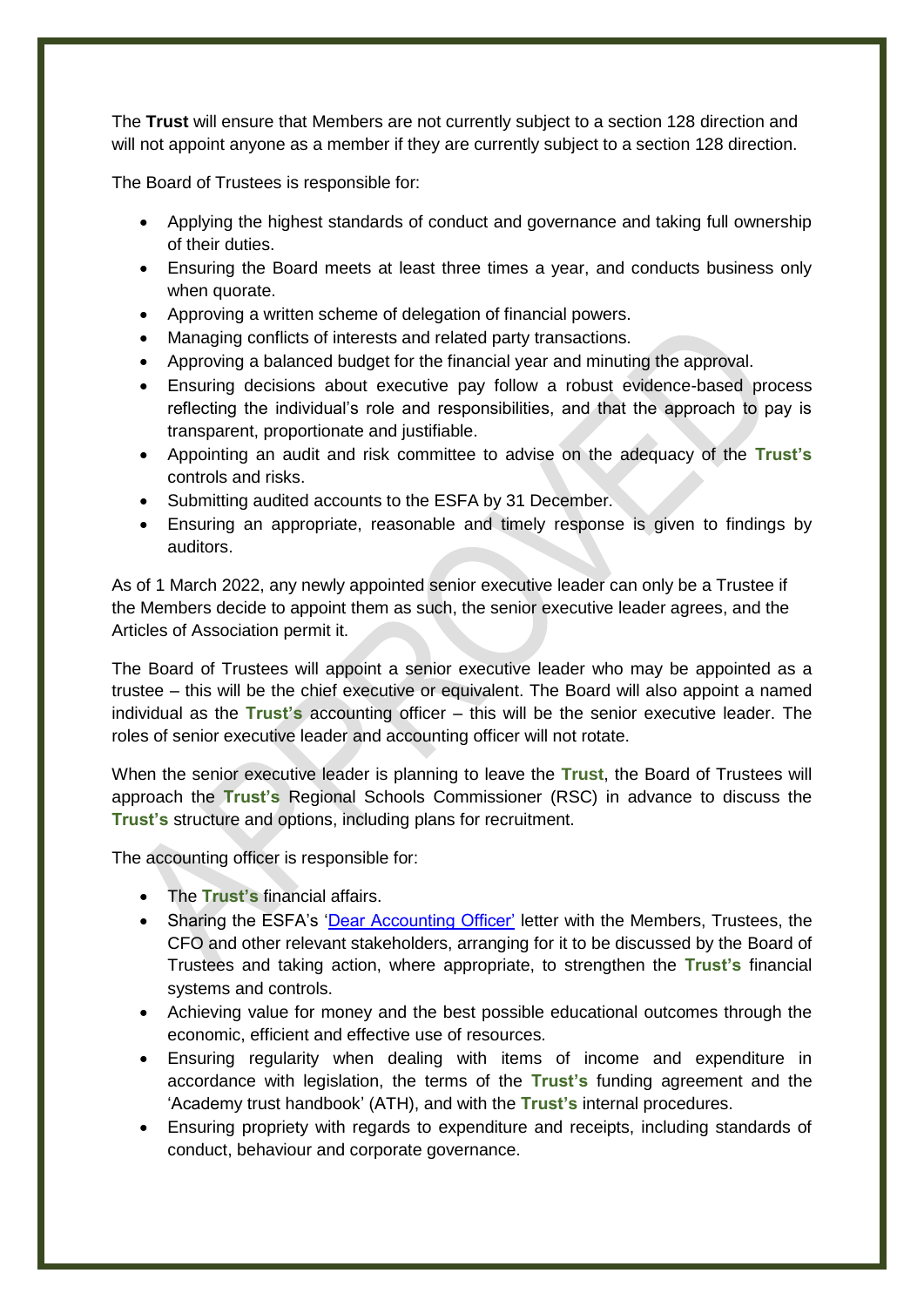- Completing and signing a statement of regularity, propriety and compliance each year and submitting this to the ESFA with the audited accounts.
- Keeping full and accurate financial records.
- The management of opportunities and risks.
- Assuring the Board of Trustees that the **Trust** is compliant with the ATH and the funding agreement.
- Informing the Board of Trustees, in writing, of any action or policy under consideration that is incompatible with the terms of the Articles of Association, funding agreement or the ATH.
- Informing the ESFA, in writing, where they have advised the Board of Trustees that they are in breach of the Articles of Association, funding agreement or ATH but the Board has continued with their actions.

The CFO is responsible for:

- Acting as the principal finance officer for the **Trust**.
- Ensuring that the **Trust's** financial position is managed at a strategic level within the framework for financial control determined by the Board of Trustees.
- Ensuring that all financial matters focus on the wider needs of the **Trust**, rather than on any individual academy.
- Working with internal auditors to provide assurance to the audit and risk committee and Board of Trustees.
- Ensuring the annual accounts are properly presented and adequately supported by the underlying books and records of the **Trust**.
- Challenging finance staff to ensure that value for money is routinely obtained.
- Ensuring effective financial policies are in place across the **Trust**.
- Liaising with the Principal from each academy regarding financial matters.
- Maintaining CPD and undertaking relevant ongoing training.

The **Trust's** audit and risk committee is responsible for:

- Directing the **Trust's** programme of internal scrutiny and reporting to the Board on the adequacy of the **Trust's** financial and other controls and management of risks.
- Ensuring that risks are being addressed appropriately through internal scrutiny.
- Reviewing the external auditor's plan each year.
- Reviewing the annual report and accounts.
- Reviewing the external auditor's findings and actions taken by the **Trust's** managers in response to those findings.
- Assessing the effectiveness and resources of the external auditor to provide a basis for decisions by the **Trust's** Members about the auditor's reappointment or dismissal or retendering.
- Producing an annual report of the committee's conclusions to advice the Board of Trustees and Members, including recommendations on the reappointment, dismissal or retendering of the external auditor, and their remuneration.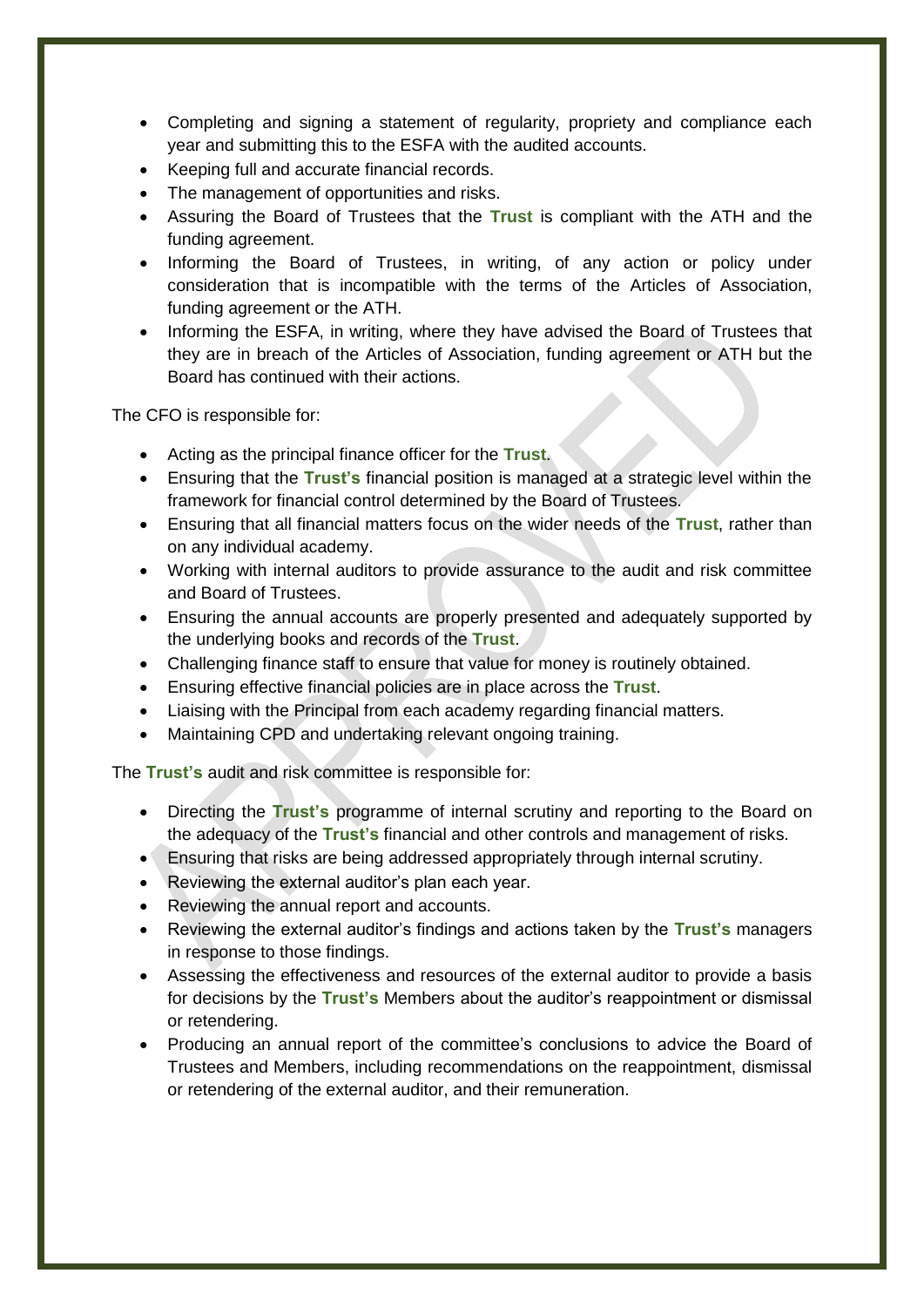The Board of Trustees will appoint a governance professional to support the Board of Trustees who is someone other than a trustee, principal or chief executive. The governance professional is responsible for:

- Ensuring the efficient functioning of the Board of Trustees by providing:
	- Administrative and organisational support.
	- Guidance to ensure the Board works in compliance with the appropriate legal and regulatory framework, and understands the potential consequences of non-compliance.
	- Independent advice on procedural matters relating to the operation of the Board.
	- Administrative and organisational support.

The ESFA will be informed within 14 calendar days if the **Trust** appoints or terminates the contract of:

- An accounting officer or CFO, including their contact information.
- A Chair of Trustees, including their contact information.
- A Member, Trustee or Governor, including their contact information.
- A Principal, including their contact information.
- A Chair of a Local Governing Committee, including their contact information.
- A local governor.

## <span id="page-6-0"></span>**3. Financial oversight**

The **Trust** takes full responsibility for its financial affairs, stewardship of assets and use of resources to maximise pupils' outcomes.

The Board of Trustees meets at least three times a year. The audit and risk committee meets at least three times a year. Where the Board of Trustees meets less than six times a year, it will explain in its governance statement how effective oversight of funds was maintained with fewer meetings.

The Board of Trustees does not delegate overall responsibility for the **Trust's** funds. The Board of Trustees approves a written scheme of delegation of financial powers that maintains robust internal controls. This scheme of delegation is reviewed **annually**, and immediately when there has been a change in the **Trust's** management or organisational structure.

The Board of Trustees delegates financial scrutiny and oversight to the Finance and General Purposes Committee, which can support the Board in maintaining the **Trust** as a going concern.

Constituent academies joining the **Trust** will be asked to complete a financial management and governance self-assessment.

## <span id="page-6-1"></span>**4. Budget setting**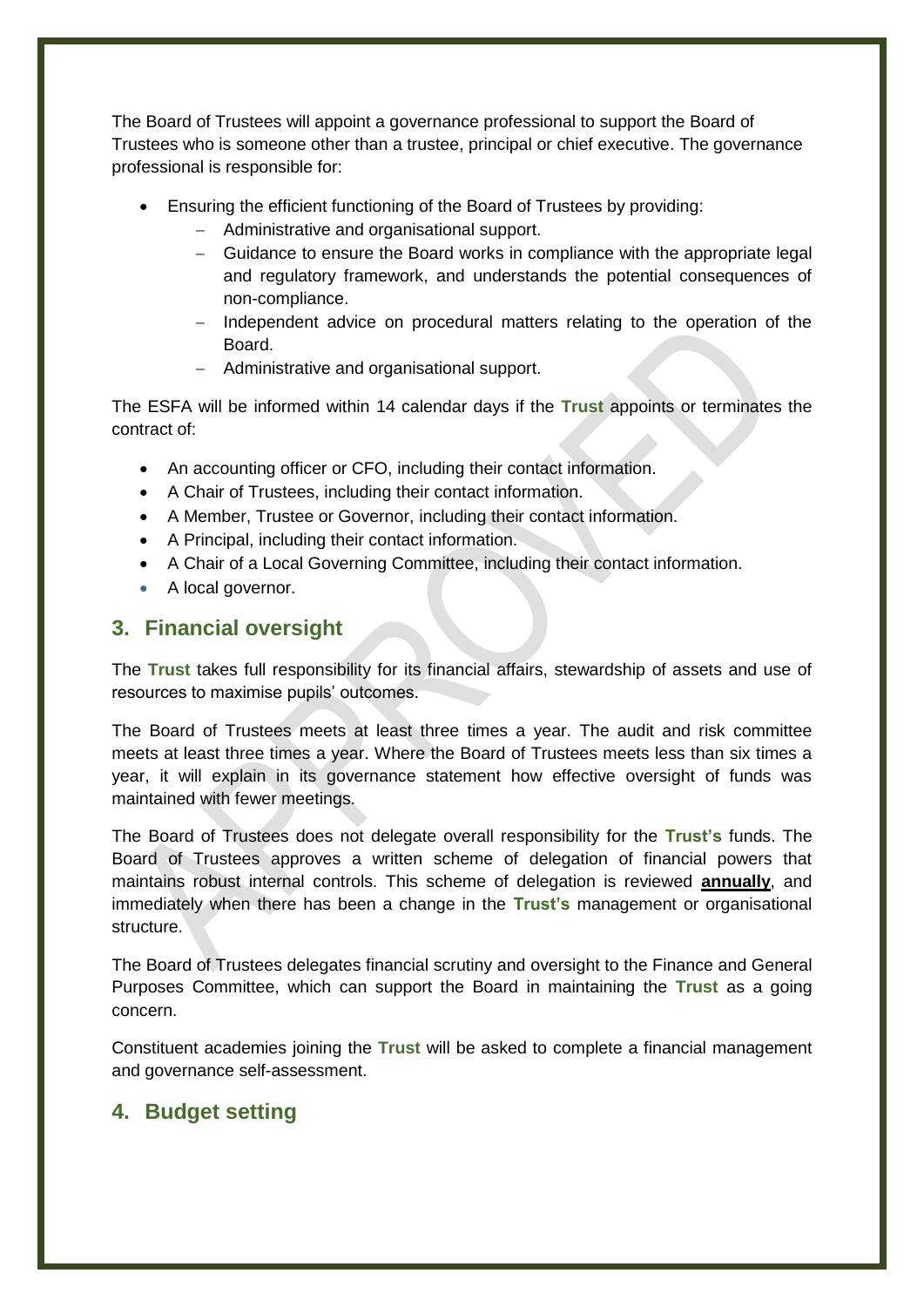The budget is a working document which may need revising throughout the year as circumstances change. Any significant revisions will be reported to the Finance and General Purposes Committee, as well as the Board of Trustees.

The budget planning process follows an annual planning cycle and consists of the following four phases:

- Planning
- Budget setting
- Monitoring
- Review

The budget process takes the following elements into account:

- Forecasts of likely pupil numbers to estimate the amount of DfE grant available
- Review of other income sources
- Review of past performance against budgets
- Identification of potential efficiency and budget containment actions
- An annual review of expenditure headings to reflect known changes and expected variations in costs, such as pay increases, inflation or other anticipated changes

When reviewing and approving budgets for the **Trust**, the Board of Trustees ensures the following:

- That budget forecasts, for the current year and beyond, are compiled accurately, based on realistic assumptions and are reflective of lessons learned from previous years.
- That pupil number estimates are challenged and that these underpin revenue projections, and review these on a termly basis.
- An integrated approach to curriculum and financial planning is taken.

A balanced budget for the forthcoming financial year will be approved by the Board of Trustees, and this approval will be minuted. The annual budget will reflect the best estimate of the resources available to the **Trust** for the forthcoming year and will detail how those resources will be utilised, establishing clear links to support the objectives identified in school development plans.

Both medium-term and short-term financial plans are prepared for the **Trust** and each of the academies in the **Trust**. The medium-term plan indicates how the educational aims and other objectives of the **Trust** and each academy are going to be achieved within the expected level of resources over the next three years.

The development plan provides the framework for the annual budget.

Once budgets are agreed, this will be communicated to all responsible budget holders to ensure they are aware of the overall budgetary constraints.

The Board of Trustees will notify the ESFA within 14 calendar days of proposing to set a deficit revenue budget.

# <span id="page-7-0"></span>**5. Budget management and monitoring**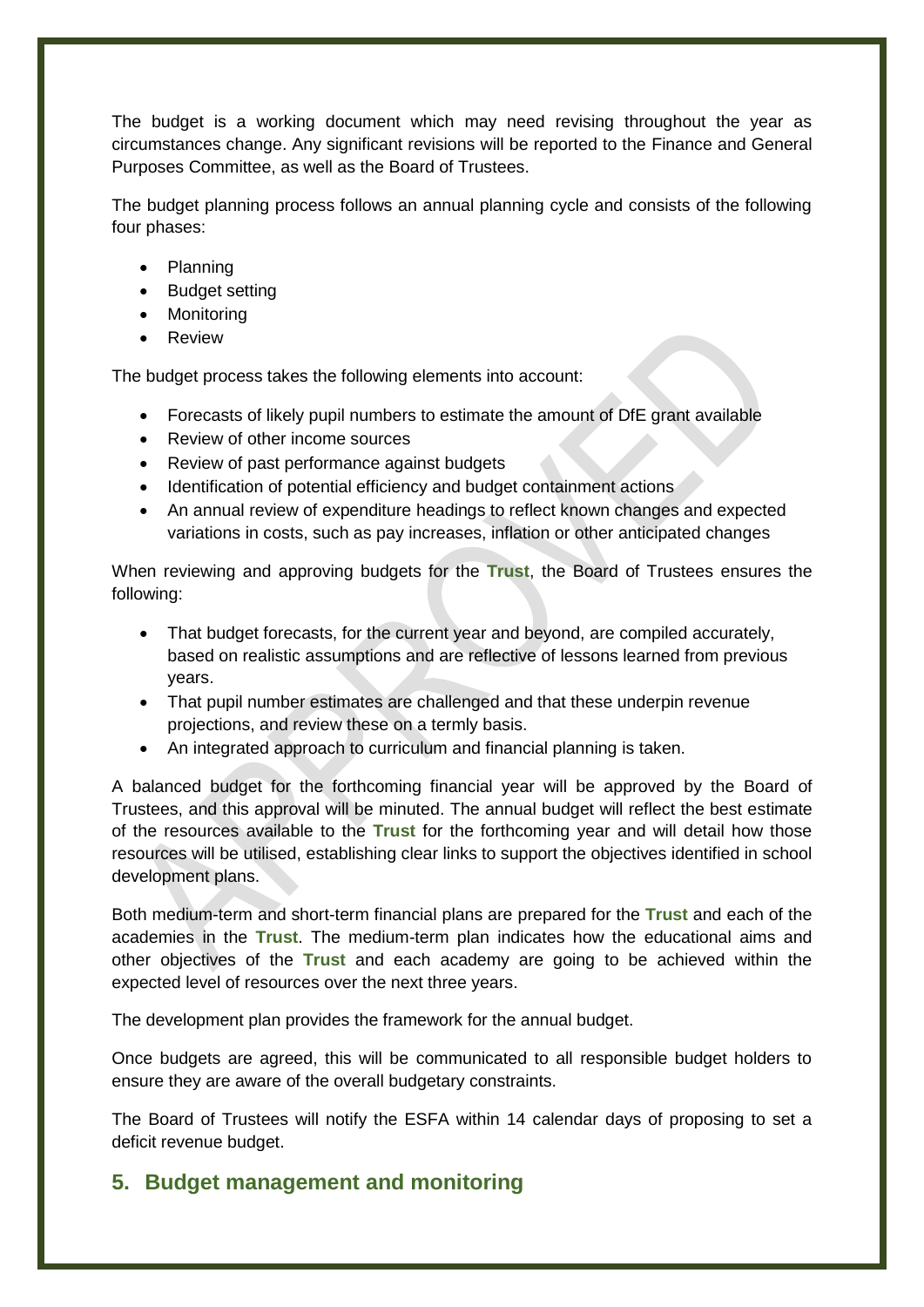To implement a smooth-running planning process, the CFO will create a budget timetable which outlines important dates, such as when information will be collected, including salary information and estimated budget allocation.

A continuous review of the aims and priorities of the strategy will be undertaken based on the monitoring and analysis of performance.

The Principal is responsible for monitoring income and expenditure in their academy throughout the year.

A three-year budget forecast will be prepared when the budget for the current financial year is being set.

The CFO will prepare monthly management accounts, setting out the **Trust's** financial performance and position and including an income and expenditure account, variation to budget report, cash flow information and balance sheet. The accounts will be shared with the Chair of Trustees every month and with other Trustees six times a year, even if they do not meet in each of those months.

The Finance and General Purposes Committee will consider the management accounts when it meets and will ensure appropriate action is being taken to maintain financial viability. The Finance and General Purposes will select key financial performance indicators and measure its budgetary performance against these regularly.

Any potential overspend against the budget will be discussed with the CFO before receiving approval.

The monitoring process will be effective and timely in highlighting variances in the budget so that differences can be investigated, and action taken where appropriate. The Finance and General Purposes Committee will continually monitor the quality of the financial information presented to them to ensure that what is provided remains appropriate, particularly in terms of its timing, level of detail and narrative.

The **Trust** will submit the following returns to the ESFA:

- A budget forecast return outturn (BFRO) each May
- A three-year budget forecast return (BFR3Y) each July

The returns will be approved by the Board of Trustees before submission to the ESFA.

Where the Board of Trustees has concerns about the **Trust's** financial performance, it will act quickly to ensure the **Trust** has adequate financial skills in place and consider whether additional financial reporting is required.

## <span id="page-8-0"></span>**6. Cash management**

The **Trust** has robust procedures in place to manage its cash position and will avoid becoming overdrawn on any of its bank accounts so that it does not breach restrictions on borrowing.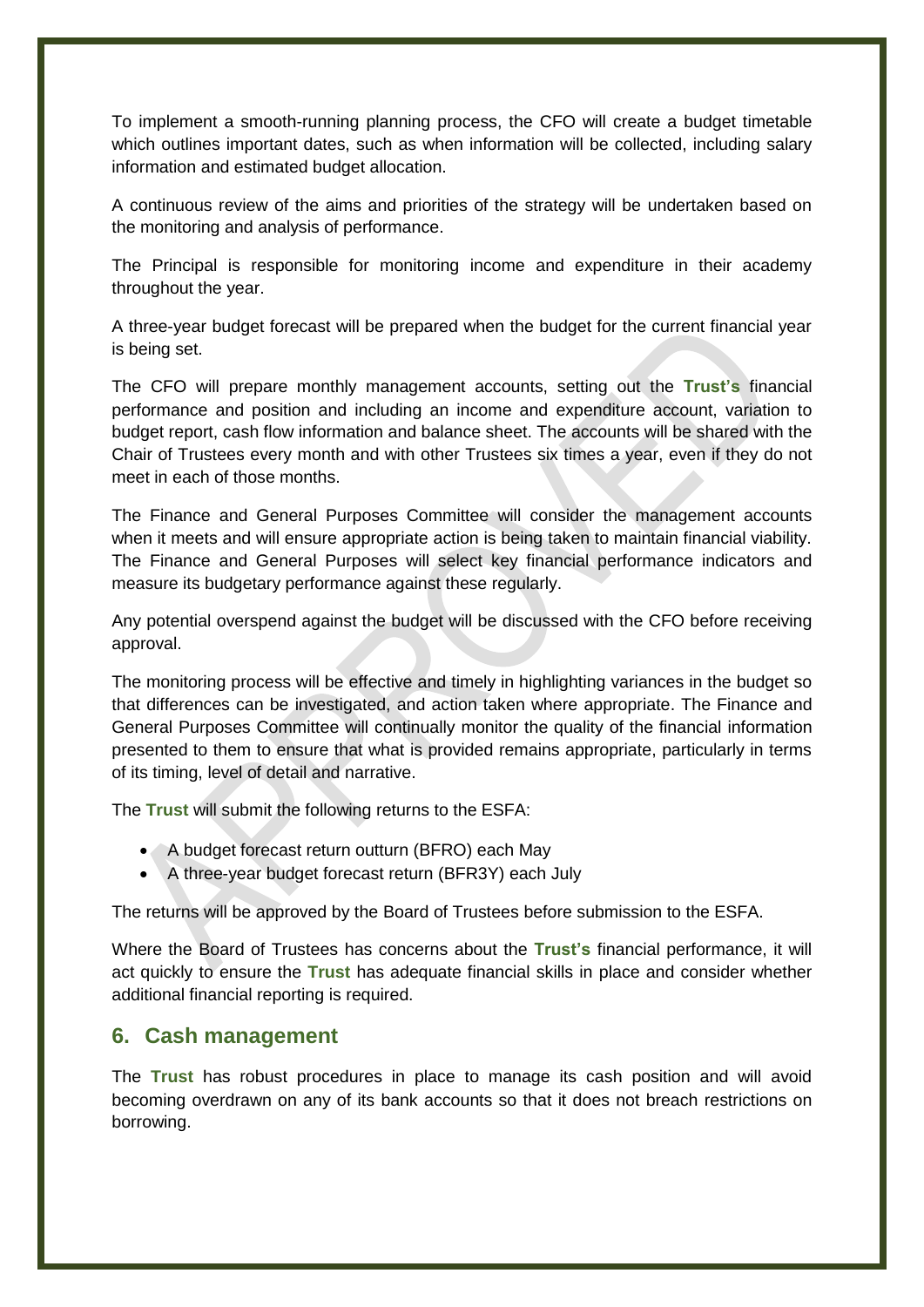The CFO will prepare cash flow forecasts to ensure that the **Trust** has sufficient funds available to cover day-to-day operations. When producing cash flow forecasts, if significant balances can be foreseen, steps will be taken to invest the surplus funds.

All cheques and other instruments authorising withdrawal from any of the **Trust's** bank accounts will bear authorising signatures or electronic signatures in line with the scheme of delegation. The Principal is the authorising signatory in an academy, unless otherwise delegated.

Credit cards linked to a **Trust** bank account are issued to personnel under the scheme of delegation to pay for goods and services when the normal ordering processes are not possible. The procurement of goods and services using credit cards will be kept to a minimum and monitored by the **Trust's** CFO. Payment via credit card requires the same authorisation as that of cheques.

## <span id="page-9-0"></span>**7. Purchasing, procurement and returns**

The **Trust** will ensure:

- Spending has been for the purpose intended and there is probity in the use of public funds.
- Spending decisions represent value for money.
- Internal delegation levels exist and are applied.
- Professional advice is obtained where appropriate.

All academies within the **Trust** will act in accordance with the **Trust's** Tendering and Procurement Policy, and comply with the procurement rules and thresholds in The Public Contracts Regulations 2015 and [Find a Tender](https://www.gov.uk/find-tender) service.

The **Trust** uses the DfE's deals for schools' service where possible.

Full details of the **Trust's** procurement processes are outlined in the Tendering and Procurement Policy.

## <span id="page-9-1"></span>**8. Income and expenditure**

The main source of income for the **Trust** and its academies is through the grants received from the ESFA.

When allocating funding, the Board of Trustees will consider the funding needs and allocations of each academy within the **Trust**. Principals of constituent academies can appeal any funding allocation decisions to the Board of Trustees. If, after this appeal, the situation is not resolved, the Principal can make an appeal to the ESFA.

The CFO monitors the receipt of grants, ensuring that all grants due to the academies within the **Trust** are appropriately collected.

The **Trust** collects income from parents via a number of methods including, but not limited to, the following:

School meals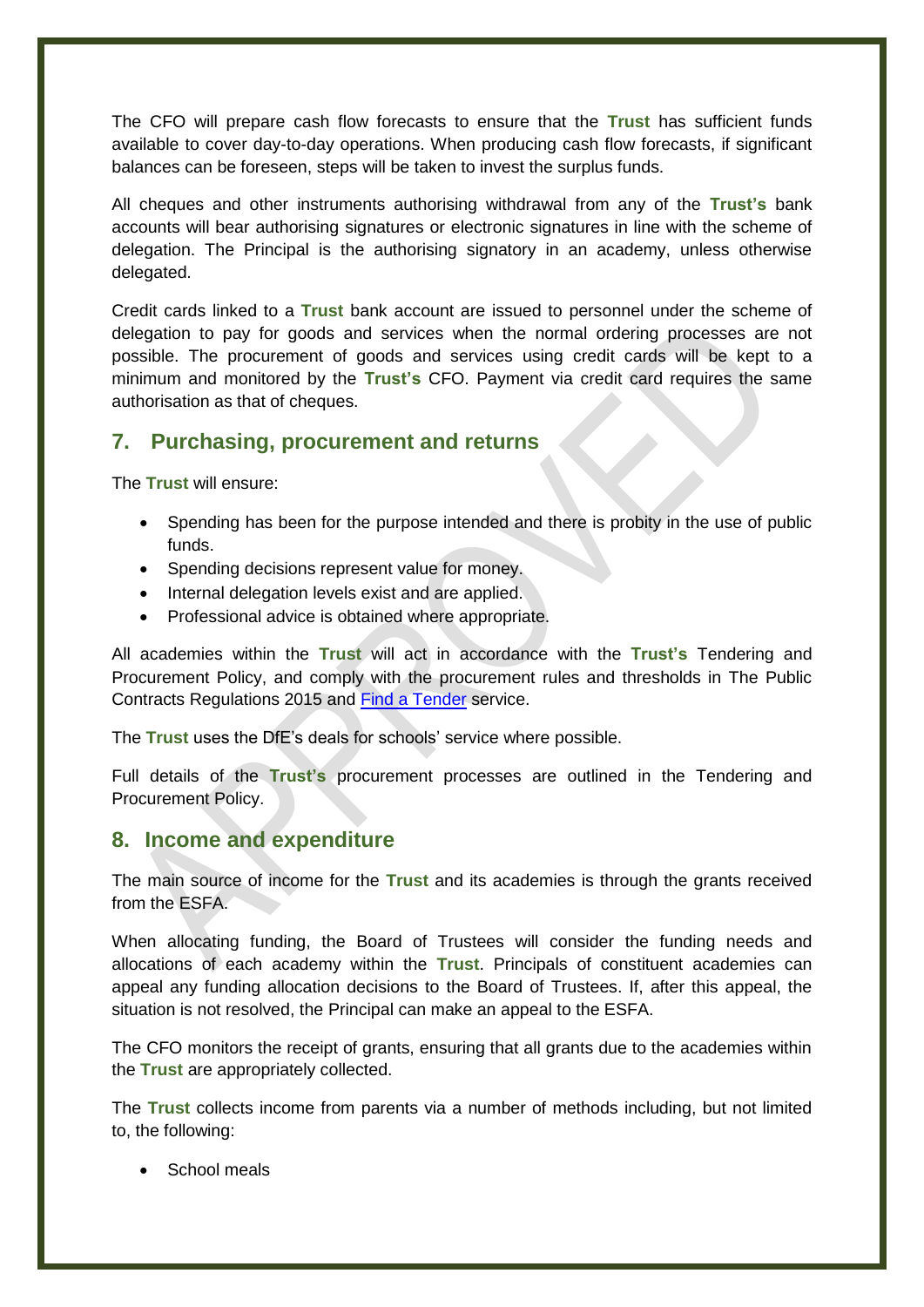- Trips and residential visits
- Book bags and uniform
- Breakfast and after school club lettings
- Reimbursements from various parties and activities

There are two main areas of expenditure:

- **Salaries** this forms the largest element of expenditure. Salaries of all staff Members will be reviewed on an annual basis by the Principal, with effect from 1 September and no later than 31 October. Pay review recommendations are then given to the pay committee for discussion and authorisation. The Finance and General Purposes committee confirms pay awards, incremental progression and performance-led pay increases, all of which the CFO will cost, using known figures and estimates, when preparing the draft budget.
- **Premises maintenance** a combination of maintenance surveys and historical costs will form the basis for planned maintenance. The CFO will incorporate an allowance for unexpected contingencies, as well as for any small new works which may be proposed in-year.

The Finance Manager will keep an up-to-date record of the income and expenditure for each academy.

The Administration Assistants will bank the entirety of any money collected in return for goods or services, such as a school trip, in the **Trust** Bank account & inform the CFO of the details.

The CFO is responsible for preparing reconciliations the sums deposited at the bank and the sums posted to the accounting system

The **Trust's** funds will not be used to purchase alcohol for consumption, except where it is to be used in religious services.

## <span id="page-10-0"></span>**9. Investments**

Where the Board of Trustees wishes to make investments to further the **Trust's** charitable aims, it will ensure that investment risks are properly managed. When considering an investment, the Board will:

- Act within its powers to invest as set out in the Articles of Association
- Act in line with the **Trust's** Reserves and Investment Policy and review this policy on a regular basis.
- Ensure value for money.
- Take advice from professional advisers where appropriate.
- Ensure that exposure to investment products is tightly controlled so that security of funds takes precedence over revenue maximisation.
- Ensure investment decisions are in the best interests of the **Trust**.

Prior approval will be sought from the ESFA before all investment transactions that are novel, contentious and/or repercussive, regardless of value.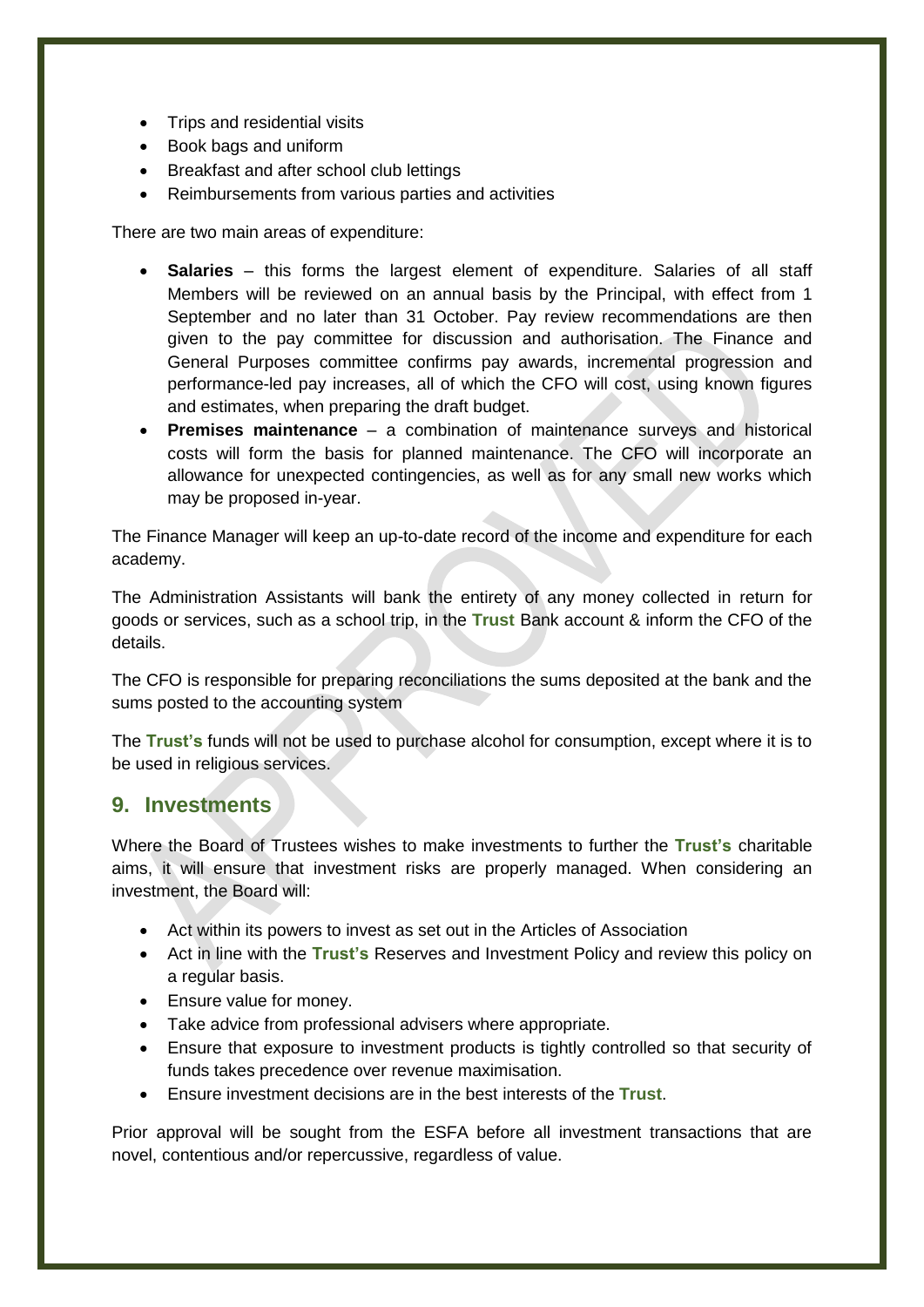## <span id="page-11-0"></span>**10.Borrowing and debt**

Prior approval will be obtained from the ESFA before borrowing from any source, where such borrowing will be repaid from grant monies or secured on assets funded by grant monies.

Credit cards will only be used for business expenditure. Payment via credit card requires the same authorisation as that of cheques. Credit card balances will be cleared before any interest accrues.

The **Trust** will prepare and monitor financial plans to ensure ongoing financial health.

The **Trust** will disclose aggregate figures for transactions of any amount and separate disclosure for individual transactions above £1,000 in its audited accounts for writing off debts and losses, as well as guarantees, letters of comfort and indemnities.

The Finance Manager will contact individuals of any outstanding debts owed after 30 days of the notification of payment, e.g. an invoice being sent. The Finance Manager will issue payment reminders to any non-payments at the following intervals:

- 4 weeks from the invoice being sent first reminder
- 6 weeks from the invoice being sent second reminder
- 10 weeks from the invoice being sent final reminder

If, after the final reminder is sent, payment is not received in full, the CFO will send a letter informing the individuals that if the **Trust** does not receive payment within 14 days, they will refer the matter to a small claims court.

Debts will not be written off without the express approval from the CEO and Finance and General Purposes Committee as per Financial Scheme of Delegation. The **Trust** will also obtain prior approval from the ESFA where it wishes to write off debts and losses and/or enter into guarantees, letters of comfort or indemnities, where the following delegated limits apply:

 1 percent of total annual income or £45,000 (whichever is smaller) per single transaction

The CFO will keep accurate records of the debt process, including:

- Logging invoices and receipts on the **Trust's** accounting system.
- Keeping any emails pertaining to debt collection for three months after the payment has been made.
- Keeping emails of payment notifications, ensuring each email clearly states the number of the reminder and the date it was sent.
- In relation to debt recovery for outstanding amounts owed by parents, the administration assistants will follow the debt recovery policy.

## <span id="page-11-1"></span>**11.Asset Register and Fixed assets**

Academies are responsible for maintaining an asset register for all equipment at their location. All items (or specific groups of items purchased within the accounting period)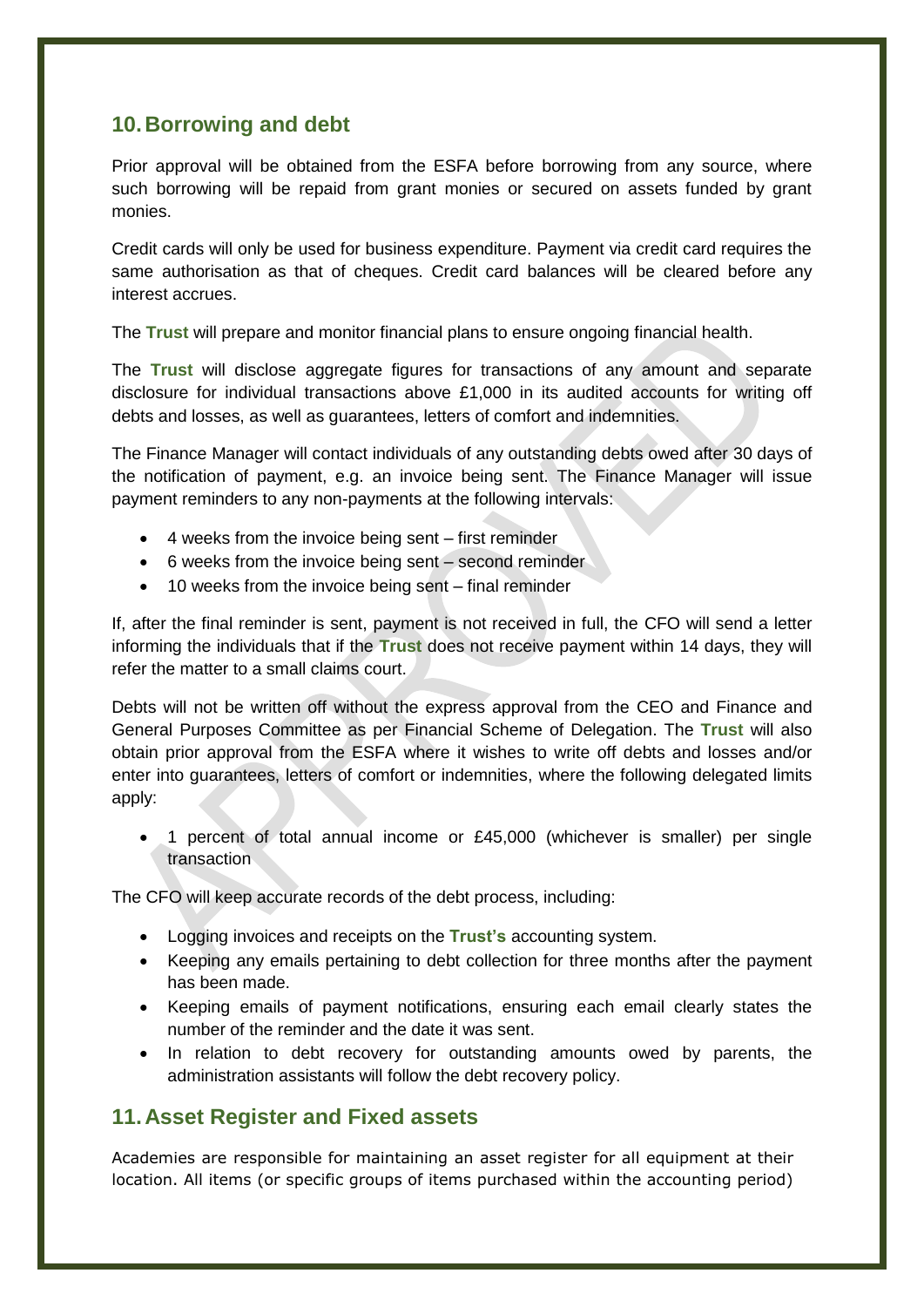with a value over  $£1,000$  that are considered to have a life longer than the financial year they were purchased in, must be entered in the **Trust's** asset register.

The Asset Register helps:

- Ensure that staff take responsibility for the safe custody of assets;
- Enable independent checks on the safe custody of assets, as a deterrent against theft or misuse;
- To manage the effective utilisation of assets & to plan for their replacement;
- Help the external auditors to draw conclusions on the annual accounts & the academy's financial system;
- Support insurance claims in the event of fire, theft, vandalism or other disasters.

All IT equipment must be recorded on the register. Details recorded should include the date purchased (where possible) & the serial number (if one is available) & cost.

Disposal of assets at net book value – refer to the Financial Scheme of Delegation.

Any disposal will maintain the principles of value for money, regularity & propriety.

The Board of Trustees will refer to the DfE's [Good estate management for schools](https://www.gov.uk/guidance/good-estate-management-for-schools) to help them to manage capital assets & budgets.

Loan of assets – Items of the **Trust** should not be removed from premises without the authority of the Principal. A record of the loan must be recorded in a loan register & booked back in when it is returned.

Accounting for fixed assets as follows:

- Assets or group of assets (purchased within the accounting period), costing £1,000 or more will be capitalised as tangible fixed assets & will be carried at cost, net of depreciation & any provision for impairment.
- Where tangible fixed assets are acquired with the aid of specific grants, either from the government or from the private sector, they will be included in the balance sheet at cost & depreciated over their expected useful economic life.
- The related grants will be credited to a restricted fixed asset fund in the SOFA & carried forward in the balance sheet.

Depreciation will be provided on all tangible fixed assets other than freehold land, at rates calculated to write off the cost of each asset on a reducing balance basis over its expected useful lives.

The depreciation will be calculated by the appointed auditors on an annual basis for preparation of the year-end accounts.

Groups of assets will use the same method of depreciation. There may very occasionally be an asset that does not completely fit into one of the categories below & the Finance and General Purposes committee will discuss these items on an individual basis.

The expected useful life of all assets will be assessed prior to depreciation calculations & recorded in the Fixed Asset Register. Reducing balance is the method of depreciation.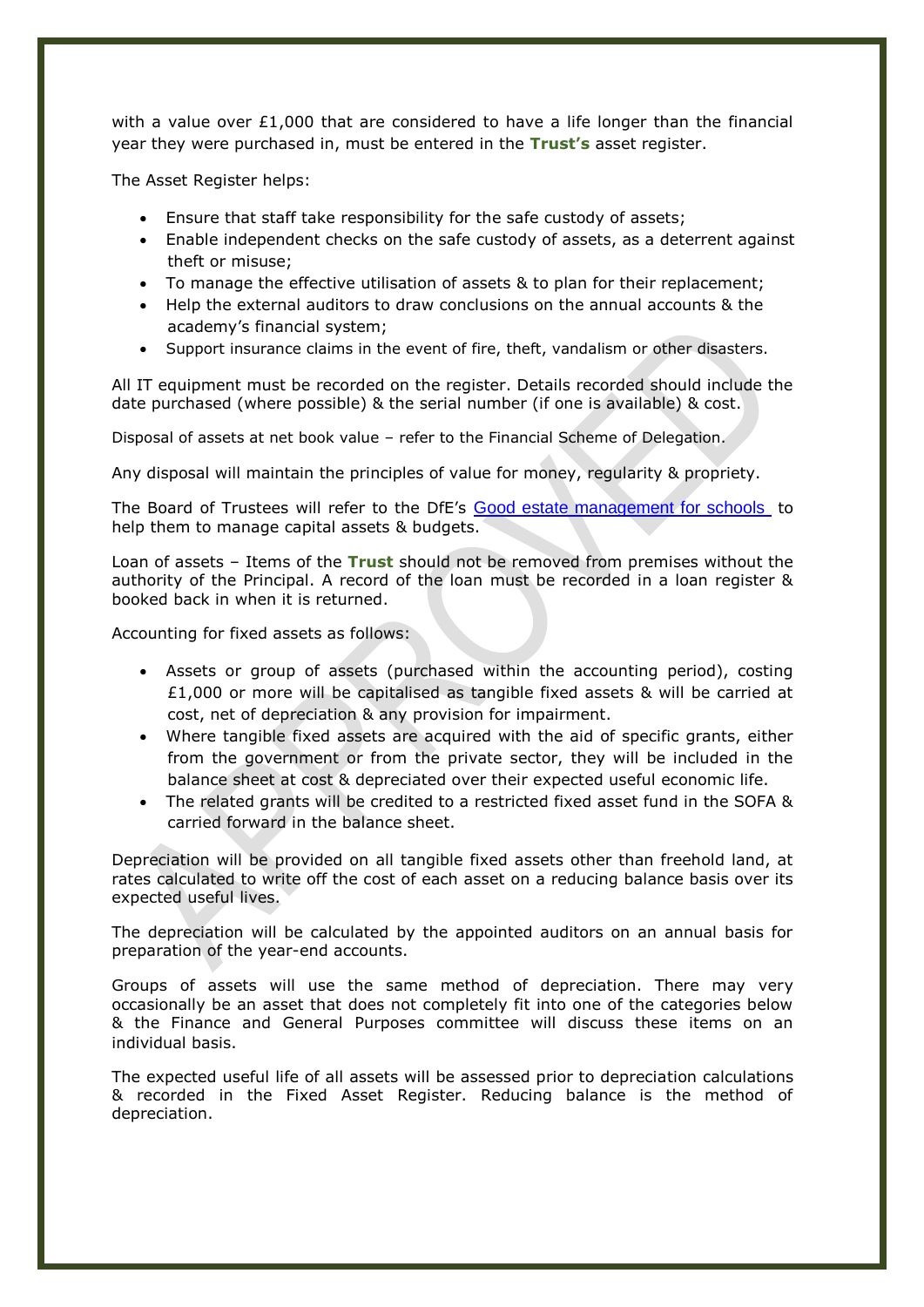| <b>ASSET GROUP</b>                     | DEPRECIATION                        |
|----------------------------------------|-------------------------------------|
| Land                                   | No depreciation                     |
| Buildings & Building modifications     | 0.8%                                |
| Plant & Machinery                      | Machinery 20%                       |
| Furniture & Equipment                  | 15%                                 |
| Computer Equipment (inc. laptops,      | 33%                                 |
| projectors, whiteboards, PCs & server) |                                     |
| Motor Vehicles/Minibuses               | 25%                                 |
| <b>Assets Under Construction</b>       | These are not depreciated until the |
|                                        | asset is brought into use.          |

# <span id="page-13-0"></span>**12.Leasing**

For the purpose of this policy, there are two types of lease:

- $\bullet$  Finance lease a form of borrowing
- Operating leases not a form of borrowing

The **Trust** will obtain prior approval from the ESFA for the following lease transactions:

- Taking up a finance lease on any class of asset for any duration from another party, which are subject to borrowing restrictions
- Taking up a leasehold or tenancy agreement on land or buildings from another party for a term of seven or more years
- Granting a leasehold interest, including a tenancy agreement, of any duration, on land and buildings to another party

Any lease will maintain the principles of value for money, regularity and propriety.

## <span id="page-13-1"></span>**13.Gifts**

The value of any gifts will be reasonable and within the limits set out in the Gifts, Hospitality and Anti-bribery Policy.

The decision to make gifts will be documented and have regard to propriety and regularity.

The Gifts, Hospitality and Anti-bribery Policy sets out the **Trust's** procedures relating to the acceptance of gifts, hospitality, awards, prizes and any other benefit that might be seen to compromise the judgement or integrity of the **Trust**.

# <span id="page-13-2"></span>**14.Related party transactions**

The **Trust** will be even-handed in their relationships with related parties by ensuring: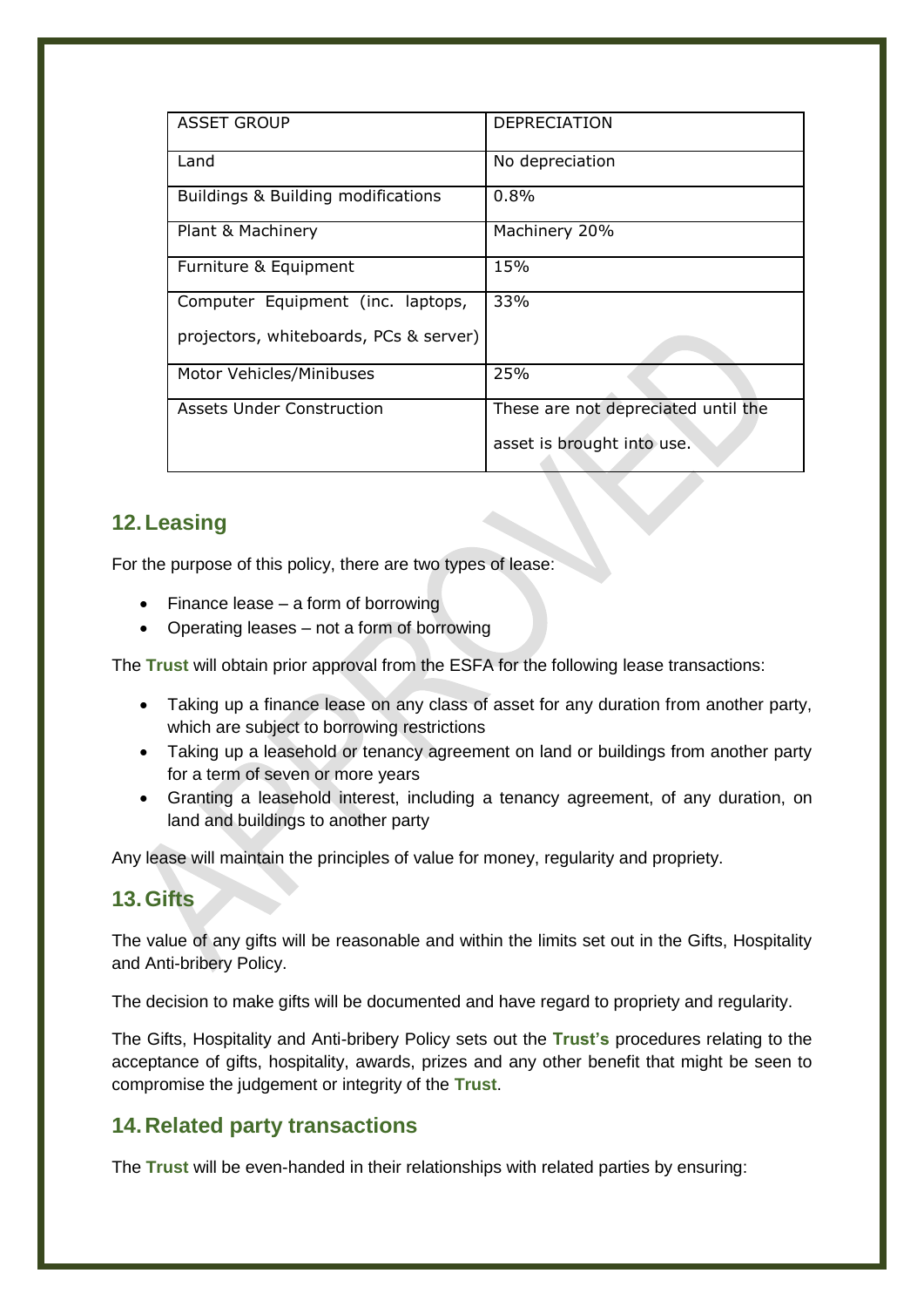- Compliance with their statutory duties to avoid conflicts of interest, benefits are not accepted from third parties, and interests in proposed transactions or arrangements are declared.
- A Declared Conflicts of Interest Register has been completed.
- No member of the **Trust** uses their connection to the **Trust** for personal gain.
- All payments are permitted by the Articles of Association or by authority from the Charity Commission.
- The Charity Commission approves payments to a trustee where there is a significant advantage to the academy.
- Any payment provided to the persons referred to in the ['At-cost requirements'](#page-16-0) section of this policy satisfies the 'at cost' requirements.

The Board of Trustees will ensure procedures pertaining to related party transactions are applied across the **Trust**. The Board of Trustees and accounting officer will manage personal relationships with related parties to avoid both real and perceived conflicts of interest, promoting integrity and openness in accordance with 'The Seven [Principles of](https://www.gov.uk/government/publications/the-7-principles-of-public-life)  [Public Life'](https://www.gov.uk/government/publications/the-7-principles-of-public-life).

The Chair of Trustees and the accounting officer will ensure their capacity to control and influence does not conflict with requirements.

The **Trust** recognises that some relationships with related parties may attract greater public scrutiny, such as the following:

- Transactions with individuals in a position of control and influence, including the Chair of Trustees and the accounting officer
- Payments to organisations with a profit motive, as opposed to those in the public or voluntary sectors
- Relationships with external auditors beyond their duty to deliver a statutory audit

The **Trust** will keep up-to-date records and make sufficient disclosures in their annual accounts to show accordance with the high standards of accountability and transparency required within the public sector.

The **Trust** will report all related party transactions to the ESFA in advance of the transaction taking place. The **Trust** will obtain prior approval from the ESFA for related party transactions that are novel, contentious and/or repercussive, regardless of value, using the ESFA's [enquiry form.](https://form.education.gov.uk/en/AchieveForms/?form_uri=sandbox-publish://AF-Process-f9f4f5a1-936f-448b-bbeb-9dcdd595f468/AF-Stage-8aa41278-3cdd-45a3-ad87-80cbffb8b992/definition.json&redirectlink=%2Fen&cancelRedirectLink=%2Fen)

For the purpose of reporting to, and approval by, the ESFA, related party transactions do not include salaries and other payments made by the **Trust** to a person under a contract of employment through the **Trust's** payroll.

The **Trust** will declare, but not seek approval for, eligible transactions to the ESFA where they are for services that can only be delivered by the diocese. A single upload of evidence relating to the payment or levy for these services will be completed.

The **Trust** will obtain approval from the ESFA using the [online form](https://onlinecollections.des.fasst.org.uk/onlinecollections/) for contracts and other agreements for the supply of goods or services to the **Trust** by a related party agreed on or after 1 April 2019, where any of the following limits apply: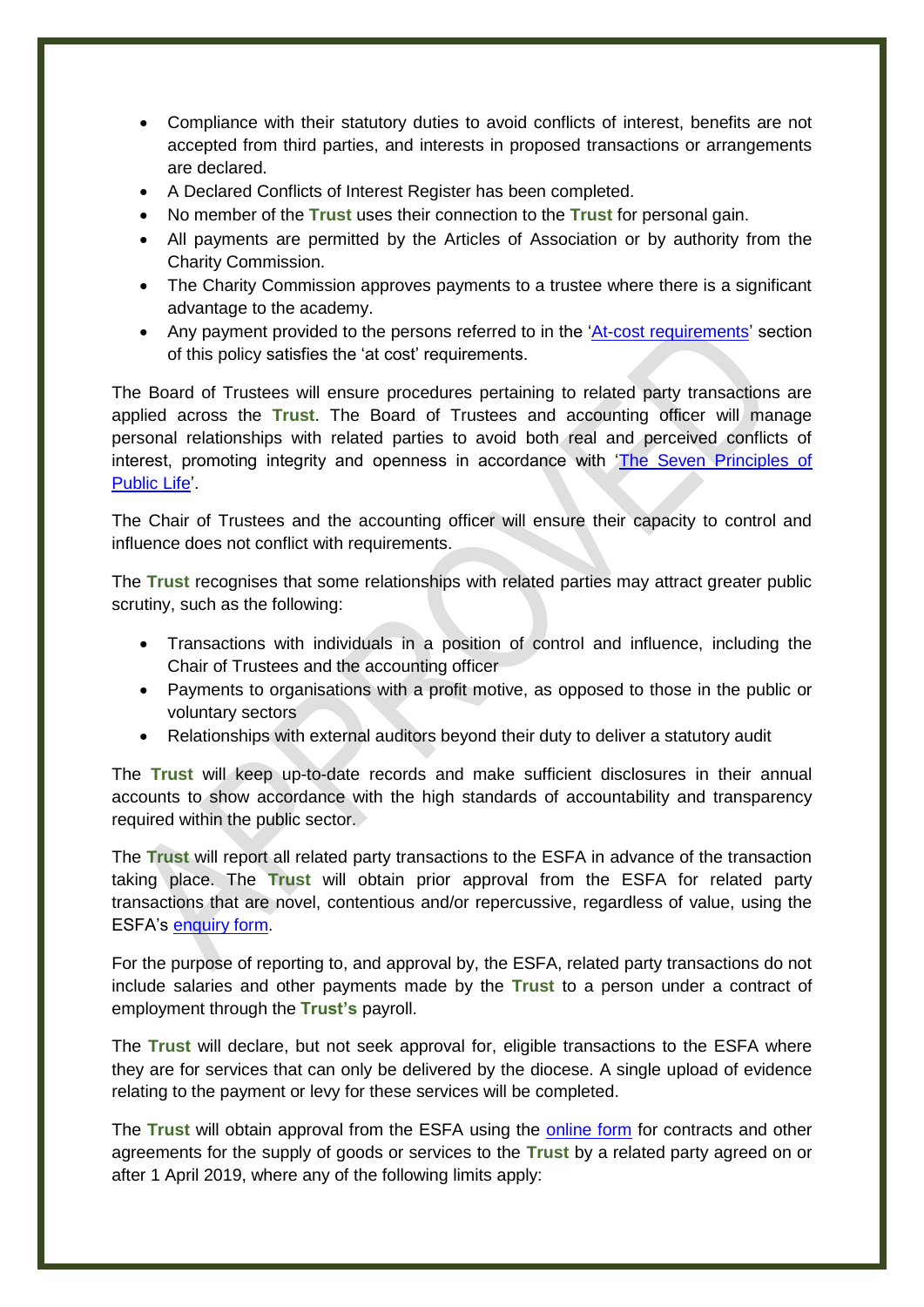- The contract or other agreement exceeds £20,000
- The contract or other agreement, regardless of the value, would mean the cumulative value of contracts and other agreements with the related party exceeds, or continues to exceed, £20,000 in the same financial year ending 31 August

Before completing the ESFA's online form, all the information outlined below will be collected, as it is not possible to partially complete the form and return to it later.

To create a record for the supplier, the following information is required:

- The name of the supplier
- The supplier's address
- The supplier's company number which can be found using the [Companies House](https://beta.companieshouse.gov.uk/) website (for limited companies)
- The statement which best describes the relationship between the supplier and the **Trust**
- Confirmation that the supplier is listed in the **Trust's** Declared Conflicts of Interest Register
- Confirmation that the **Trust** has a statement of assurance from the supplier
- Confirmation that the **Trust** has an open-book agreement with the supplier

The following information will be provided about the related party transaction:

- A short description of the goods or service
- Details of the proposed cost
- The start and end date of any contract or agreement

When seeking approval for a related party transaction, the following evidence will be provided:

- How the **Trust** agreed to the related party transaction
- That the **Trust** followed its Tendering and Procurement Policy
- That the **Trust** tested the market before making a decision
- How the **Trust** has managed any conflicts of interest

#### **Declared Conflicts of Interest Register**

All business and pecuniary interests will be recorded on the Declared Conflicts of Interest Register, including:

- Directorships, partnerships and employments with businesses.
- Trusteeships and governorships at other educational institutions and charities.
- For each interest: the name of the business, the nature of the business, the nature of the interest and the date the interest began.

The Declared Conflicts of Interest Register will identify any relevant material interests from close family relationships between the **Trust's** Members, Trustees or local governors. Relevant material interests arising from close family relationships between these individuals and employees will also be identified.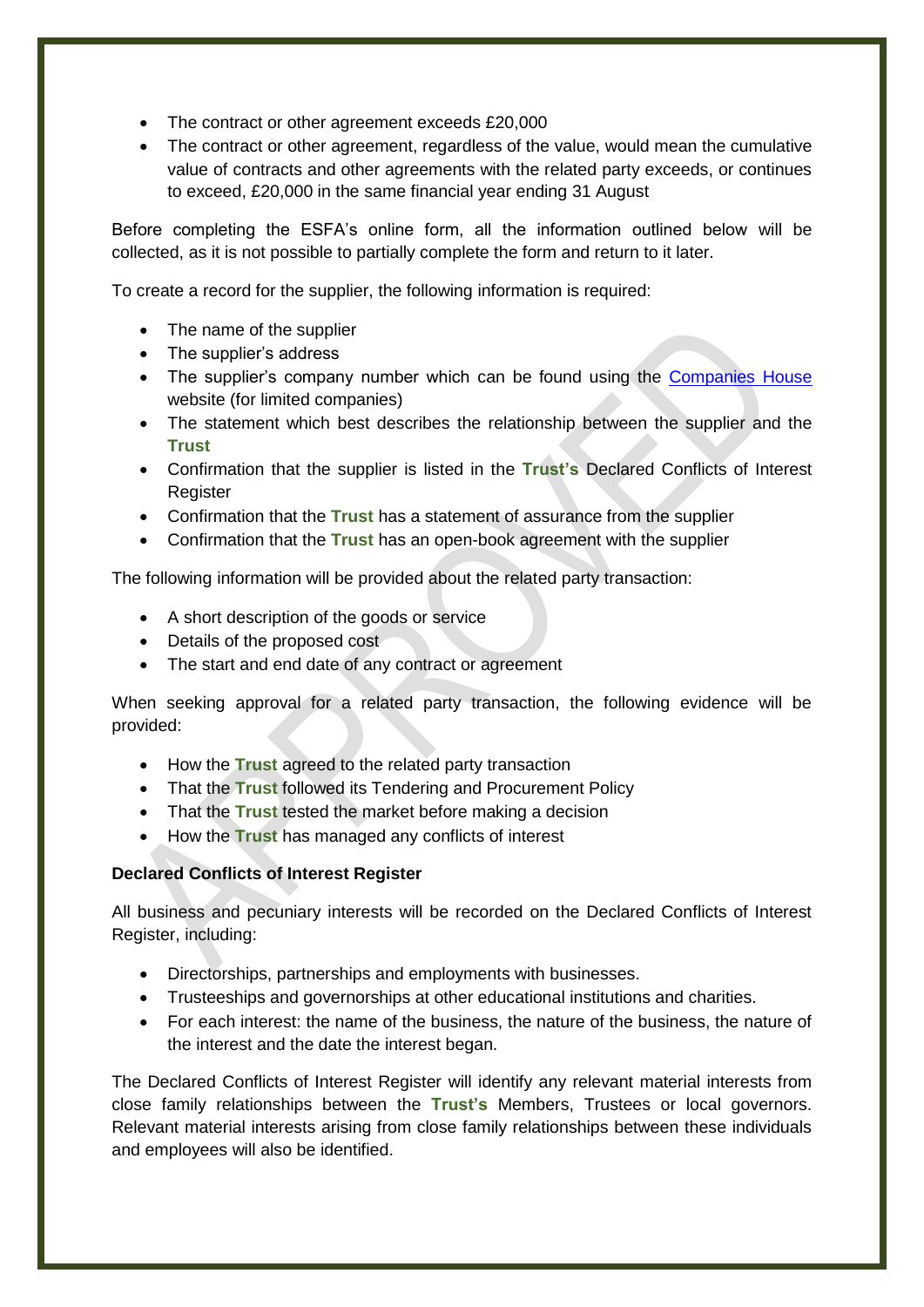The Declared Conflicts of Interest Register will be kept up-to-date at all times and amended when any new interests are declared.

The relevant business and pecuniary interests of Members, Trustees, local governors and the accounting officer will be published on the **Trust's** website.

#### <span id="page-16-0"></span>**'At cost' requirements**

The **Trust** will not pay more than 'cost' for goods or services provided by the following:

- Any member or trustee of the **Trust**
- Any individual or organisation related to a member or trustee of the **Trust**, namely:
	- A relative of a member or trustee: defined as a close member of the family, or member of the same household, who may be expected to influence, or be influenced by, the person. This includes, but is not limited to, a child, parent, spouse or civil partner.
	- An individual or organisation conducting business in partnership with the member, trustee or a relative of the member or trustee.
	- A company in which a member or the relative of a member (taken separately or together), and/or a trustee or the relative of a trustee (taken separately or together), holds more than 20 percent of the share capital or is entitled to exercise more than 20 percent of the voting power at any general meeting of that company.
	- An organisation which is controlled by a member or the relative of a member (acting separately or together), and/or a trustee or the relative of a trustee (acting separately or together) – an organisation is controlled by an individual or organisation if that individual or organisation is able to secure that the affairs of the body are conducted in accordance with the individual's or organisation's wishes.
- Any individual or organisation given the right under the **Trust's** Articles of Association to appoint a member or trustee of the **Trust**, or any body connected to the individual or organisation.
- Any individual or organisation recognised by the Secretary of State as a sponsor of the **Trust**, or any body connected to the individual or organisation.

A body is connected to an individual or organisation if it is controlled by the individual or organisation, controls the organisation, or is under common control with the individual or organisation, namely any of the following:

- Holding a greater than 20 percent capital share or equivalent interest
- Having the equivalent right to control management decisions of the body
- Having the right to appoint or remove a majority of the Board or governing body

'At cost' requirements do not apply to the **Trust's** employees unless they are employed by one of the parties outlined in this section. 'At cost' requirements apply to contracts for goods and services from a related party agreed on or after 7 November 2013. 'At cost' requirements apply to contracts for goods and services from a related party exceeding £2,500, cumulatively, in any one financial year. Where a contract takes the **Trust's**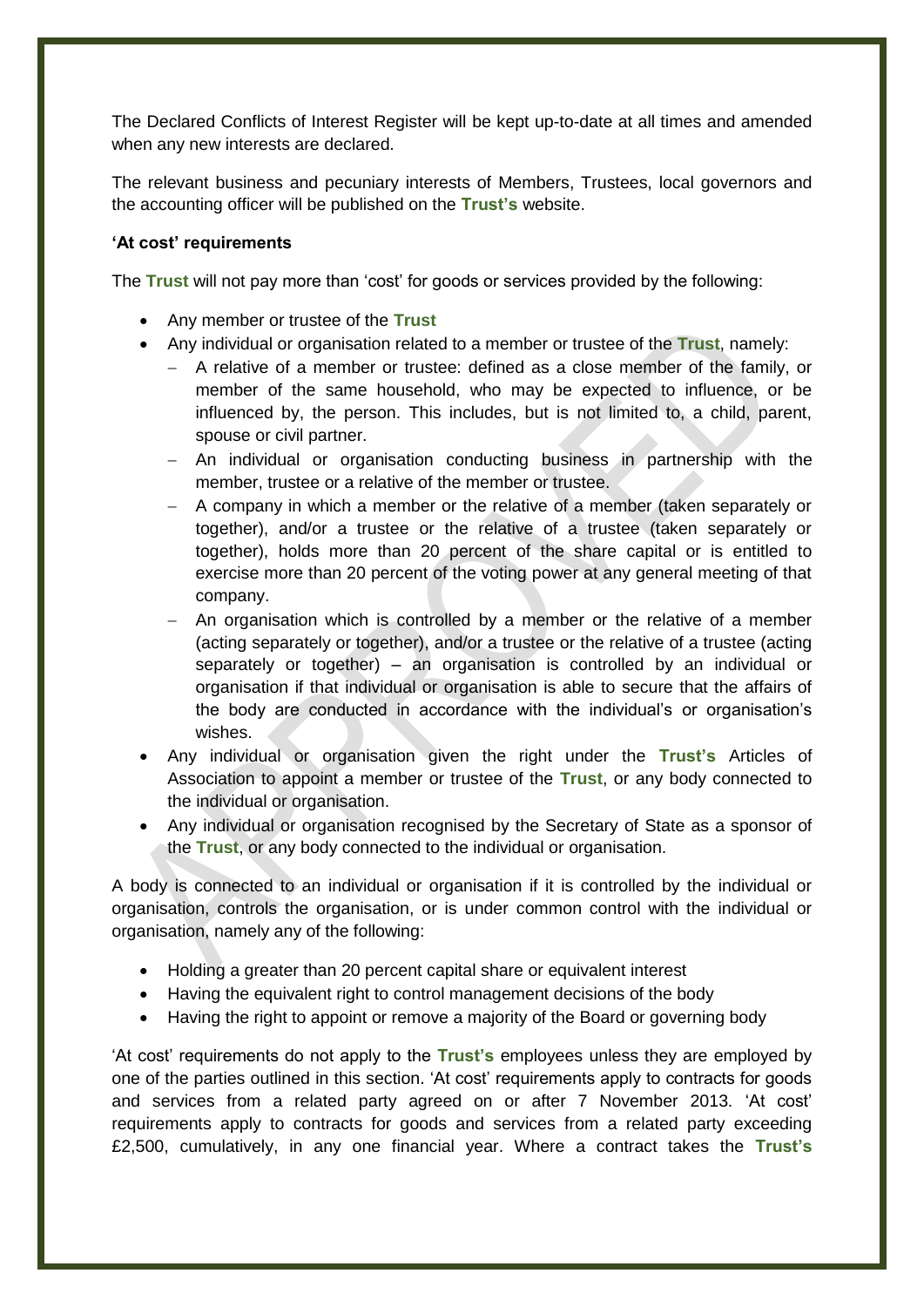cumulative annual total with the related party beyond £2,500, the element above £2,500 must be at no more than cost.

If any of the parties outlined in this section are based in, or work from, the **Trust's** premises, the **Trust** will agree an appropriate sum to be paid to the **Trust** for use of the premises, unless the party is conducting work on behalf of the **Trust**.

'At cost' requirements apply to legal advice or audit services when the organisation's partner directly managing the service is a member or trustee of the **Trust**, but not in other cases.

Contributions made by the **Trust** to the diocese for services received associated with securing the **Trust's** religious character and ethos, which only the diocese can provide, are regarded as meeting the 'at cost' requirement.

The **Trust** will ensure that any agreement with an individual or organisation referred to in this section is procured through an open and fair process and is:

- Supported by a statement of assurance from the individual or organisation to the **Trust** confirming their charges do not exceed the cost of the goods or services.
- On the basis of an open book agreement including a requirement for the supplier to demonstrate clearly, if requested, that their charges do not exceed the cost of supply.

The cost will be the full cost of all the resources used in supplying the goods or services and will not include any profit. Full cost includes:

- All direct costs the costs of any materials and labour used directly in producing the goods or services
- Indirect costs a proportionate and reasonable share of fixed and variable overheads

## <span id="page-17-0"></span>**15.Payroll**

All payroll transactions relating to **Trust** staff, permanent or casual, will be processed through the payroll system. Payments for employment will not be made through any other mechanism.

Each academy within the **Trust** will act in accordance with the Pay Policy.

The main elements of the payroll system include staff appointments, payroll administration and payments.

The Principals, through their administrative teams, will notify payroll of any staff absence using the absence recording system.

The Principals, are responsible for ensuring that:

- Payments are made only to bona fide employees.
- Payments are in accordance with individuals' conditions of employment.
- Deductions, including income tax, national insurance and pensions, are properly administered.
- Payments are made only in respect of services provided to the academy.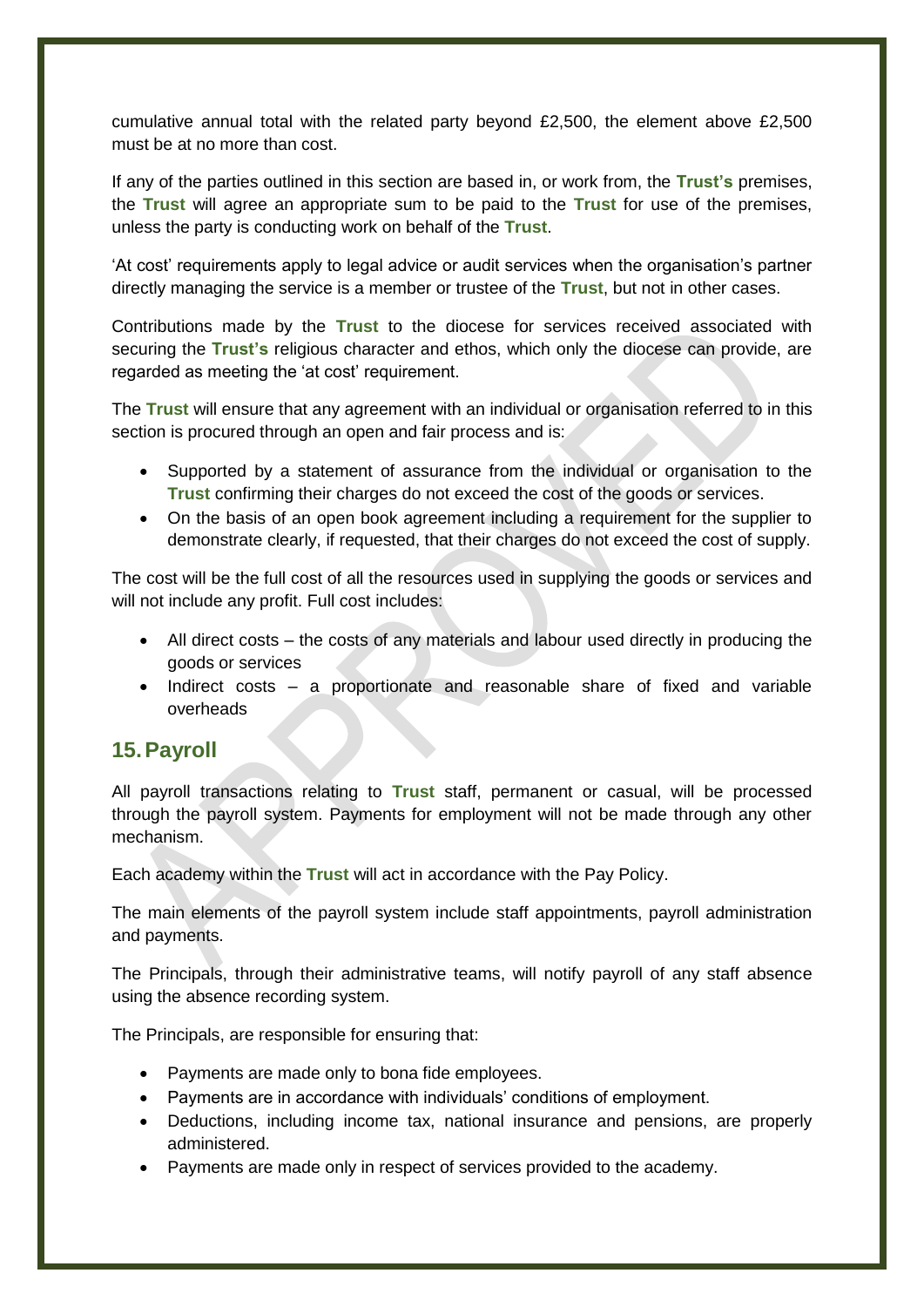• Amendments to the payroll are properly processed.

The Principals are responsible for keeping the staff personnel database up-to-date via the designated recording system. This will include the following information about staff Members:

- Salary
- Bank account details
- Taxation status
- Personal details
- Any deductions or allowances payable

During the Spring term each year, the Principals will review staffing requirements for the following academic year and propose any changes. These proposals will be reviewed by the CEO and approved by the Finance and General Purposes Committee.

The Finance and General Purposes is responsible for authorising the following salary changes:

- Pay awards for support staff
- Staffing structure changes
- Performance-related pay progression

The CFO will randomly select one employee and check the calculation of gross to net pay, to ensure that the payroll system is operating correctly.

Payroll is continuously monitored and reviewed by the CFO to ensure any changes have been implemented correctly and the information is up-to-date.

Payslips will be produced on a monthly basis and administered to employees via secure portal on the 15th of each month.

#### **Executive pay**

The Board of Trustees will ensure that executive pay (including salary and any other benefits), follow a robust evidence-based process and are a reasonable and defensible reflection of the individual's role and responsibilities. No individual will be involved in deciding their salary.

The Board of Trustees will discharge its responsibilities effectively, ensuring its approach to pay and benefits is transparent, proportionate and justifiable, including:

- **Process**  that the procedure for determining executive pay and benefits is agreed by the Board in advance and documented. The Board ensures that both pay and benefits are kept proportionate.
- **Independence**  decisions about executive pay and benefits reflect independent and objective scrutiny by the Board and conflicts of interest are avoided.
- **Robust decision-making** factors in determining pay and benefits are clear, including whether educational and financial performance considerations, and the degree of challenge in the role, have been considered.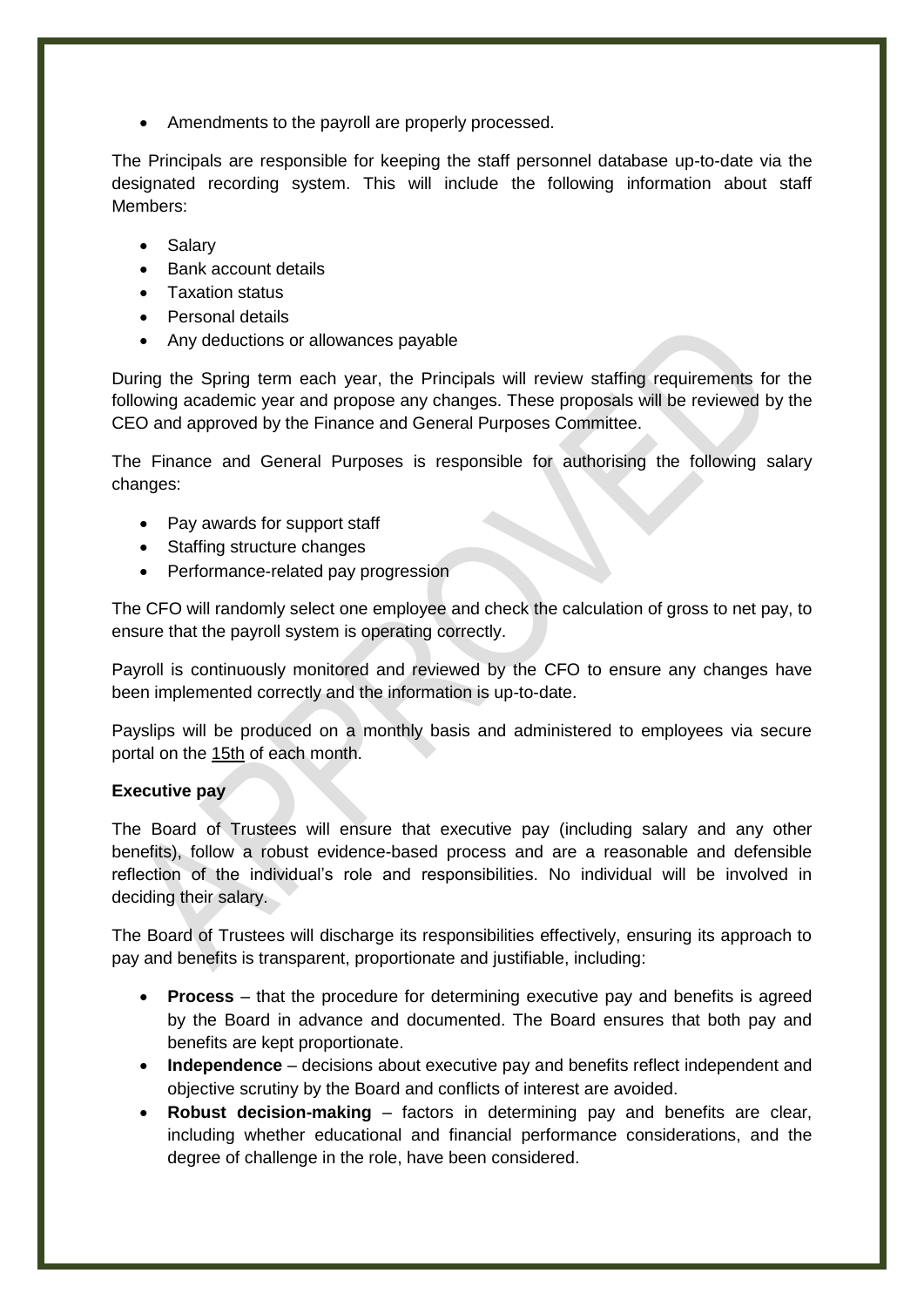- **Proportionality** pay and benefits represent good value for money and are defensible relative to the public-sector market.
- **Commercial interests** the Board is sighted on broader business interests held by senior executives, and is satisfied that any payments made by the **Trust** to executives in relation to such interests do not undermine the transparency requirements for disclosing pay in accordance with the Academies Accounts Direction.
- **Documentation** the rationale behind the decision-making process, including whether the level of pay and benefits reflects value for money, is recorded and retained.
- A basic presumption that executive pay and benefits should not increase at a faster rate than that of teachers, in individual years and over the longer term.
- Understanding that inappropriate pay and benefits can be challenged by the ESFA, particularly in any instance of poor financial management of the **Trust**.

The **Trust** publishes on its website, in a separately readily accessible form, the number of employees whose benefits exceeded £100,000, in £10,000 bandings for the previous year ended 31 August. Benefits for this purpose include salary, the **Trust's** pension contributions, other taxable benefits and termination payments., but not the **Trust's** own pension costs. For employees who are Trustees, their salary and other benefits will also be disclosed in £5,000 banding in the **Trust's** financial statements.

Where the **Trust** has entered into an off-payroll arrangements with someone who is not an employee, the amount paid by the **Trust** for that person's work will also be included in the website disclosure where payment exceeds £100,000, as if they were an employee.

**Trusts with 250 or more employees** Information about the gender pay gap in the MAT is published on the **Trust's** website and on the government's reporting [website.](https://www.gov.uk/report-gender-pay-gap-data)

## <span id="page-19-0"></span>**16.Charging and remissions**

The central team is responsible for creating a Charging and Remissions Policy. Each academy will act in accordance with the **Trust's** Charging and Remissions Policy at all times.

The Finance and General Purposes Committee will review the Charging and Remissions Policy annually, seeking advice from the CFO where necessary.

## <span id="page-19-1"></span>**17.VAT procedures**

The **Trust**, and the academies within it, are entitled to reclaim VAT on qualifying purposes through a monthly VAT return (Form 126).

Under legislation, VAT claims can be made on expenditure which supports the **Trust's** core business purposes.

A report is run by the CFO, to provide the data necessary for the completion of the VAT reclaim form.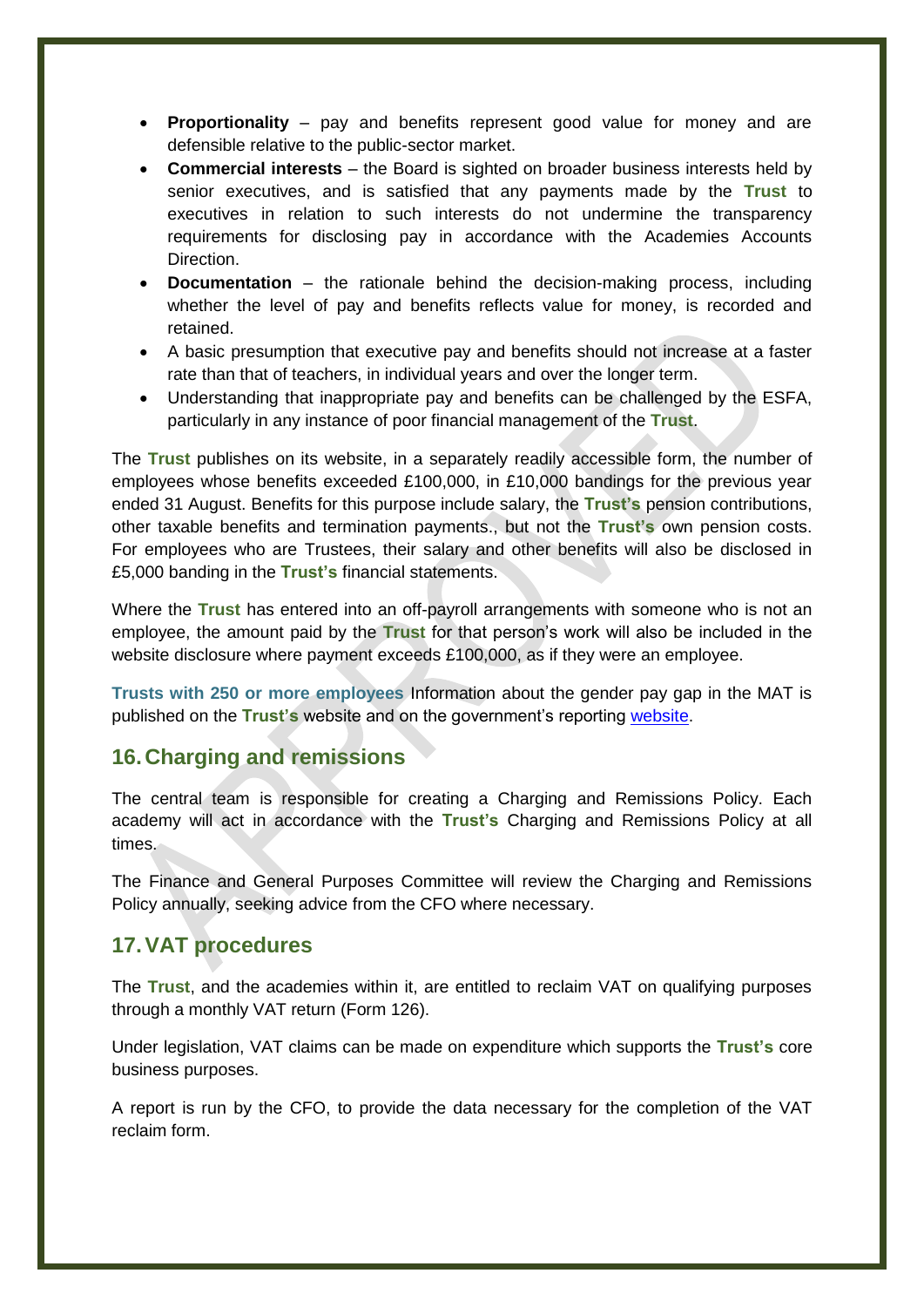The **Trust** is eligible to reclaim most of the VAT it pays on invoices from HMRC. Any invoices for which VAT cannot be reclaimed, as the purchases were for business activity, are identified and deleted.

Where invoices relate partly to business activity and partly to non-business activity, only the proportion of the VAT relating to the non-business activity will be reclaimed.

The **Trust** will not recoup the VAT element of journeys in the UK or abroad which are identified in invoices unless the **Trust** is making substantial and direct cash subsidies for each pupil.

Reclaimed VAT will not be debited to the individual academies, but to the VAT control account of the **Trust**.

On receipt of the reclaimed VAT from HMRC, the CFO will review the remittance, confirm whether this equals the claim made and sign the remittance to confirm this agreement.

#### <span id="page-20-0"></span>**18.Risk management**

The **Trust** will maintain a risk register and manage risks to ensure its effective operation, including contingency and business continuity planning.

The Board of Trustees will take overall responsibility for risk management, including ultimate oversight of the risk register, while drawing on advice provided to it by the audit and risk committee. The Board of Trustees will review the risk register at least annually.

Risk management covers the full operations and activities of the **Trust**, not only financial risks.

The **Trust** will have adequate insurance cover in compliance with its legal obligations or will become a member of the academies [risk protection arrangement.](https://www.gov.uk/guidance/academies-risk-protection-arrangement-rpa)

The **Trust** will cooperate with risk management auditors and risk managers and will implement any reasonable recommendations made to them.

## <span id="page-20-1"></span>**19.Special payments**

For the purpose of this policy, special payments include:

- Staff severance payments.
- Compensation payments.
- Ex gratia payments.

Where the **Trust** considers making a staff severance payment above statutory or contractual entitlements, the following factors will be considered prior to making the commitment:

- The proposed payment is in the interest of the **Trust**
- The payment is justified, based on legal assessment of the chances the **Trust** will successfully defend the case at employment tribunal
- The level of settlement is less than the legal assessment of what the relevant body will award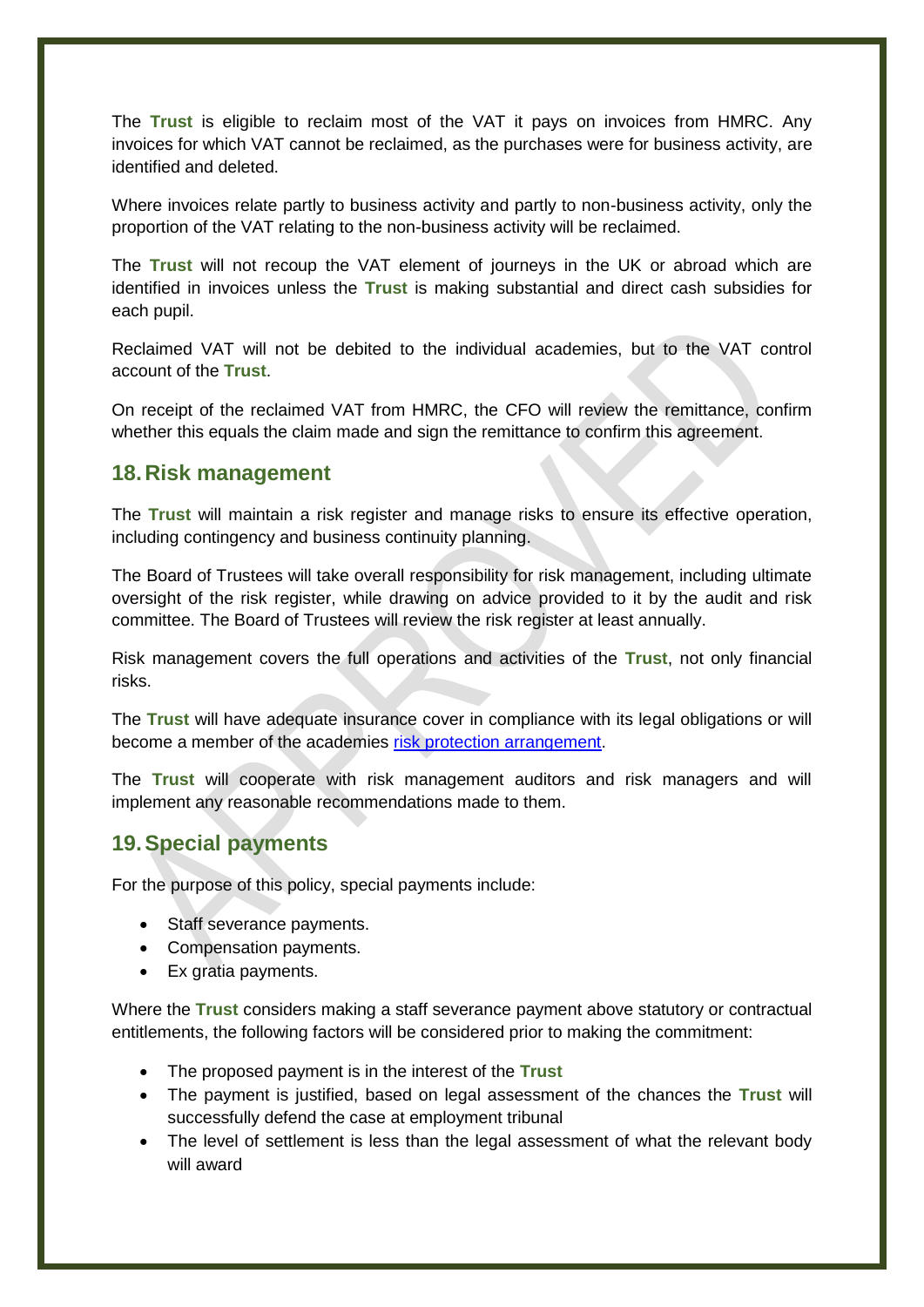Under no circumstances will the **Trust** make severance payments where the money could be interpreted as a reward for insubordination or failure.

Where the **Trust** is considering a severance payment equal to or greater than £50,000, the **Trust** will seek prior approval from the ESFA. The ESFA will refer the transaction to HM Treasury so the **Trust** will allow sufficient time for this to be considered. Value for money will be shown for all severance payments.

The **Trust** will also obtain prior approval from the ESFA before making a staff severance payment where:

- An exit package which includes a special severance payment is at, or above, £100,000; and/or
- The employee earns over £150,000.

Compensation payments will take account of the facts of the matter ensuring value for money is achieved. For compensation equal to or greater than £50,000, prior approval from the ESFA will be sought.

The **Trust** will consider whether cases reveal concerns pertaining to the effectiveness of internal control.

Ex gratia payments will always be referred to the ESFA for approval.

## <span id="page-21-0"></span>**20.Annual accounts**

The **Trust** will maintain accounting records and prepare an annual report and audited accounts in line with the Charity Commission's **Statement of Recommended Practice** and the ESFA's ['Academies Accounts Direction'](https://www.gov.uk/guidance/academies-accounts-direction).

When preparing financial statements for the period ending 31 August 2021, the **Trust** will also have regard to the supplementary bulletin, which provides guidance on matters arising from the coronavirus (COVID-19) pandemic.

The audited accounts will be:

- Submitted to the ESFA by 31 December each year.
- Published on the **Trust's** website by 31 January.
- Filed with Companies House in accordance with company law requirements, usually by 31 May.
- Provided to every member (under the Companies Act).
- Provided to anyone who requests a copy.

All copies of the accounting audit will be stored and filed securely, in line with the **Trust's** Data Protection Policy.

## <span id="page-21-1"></span>**21.Auditing**

The **Trust** will follow a tiered approach to internal control, risk management and assurance processes comprising: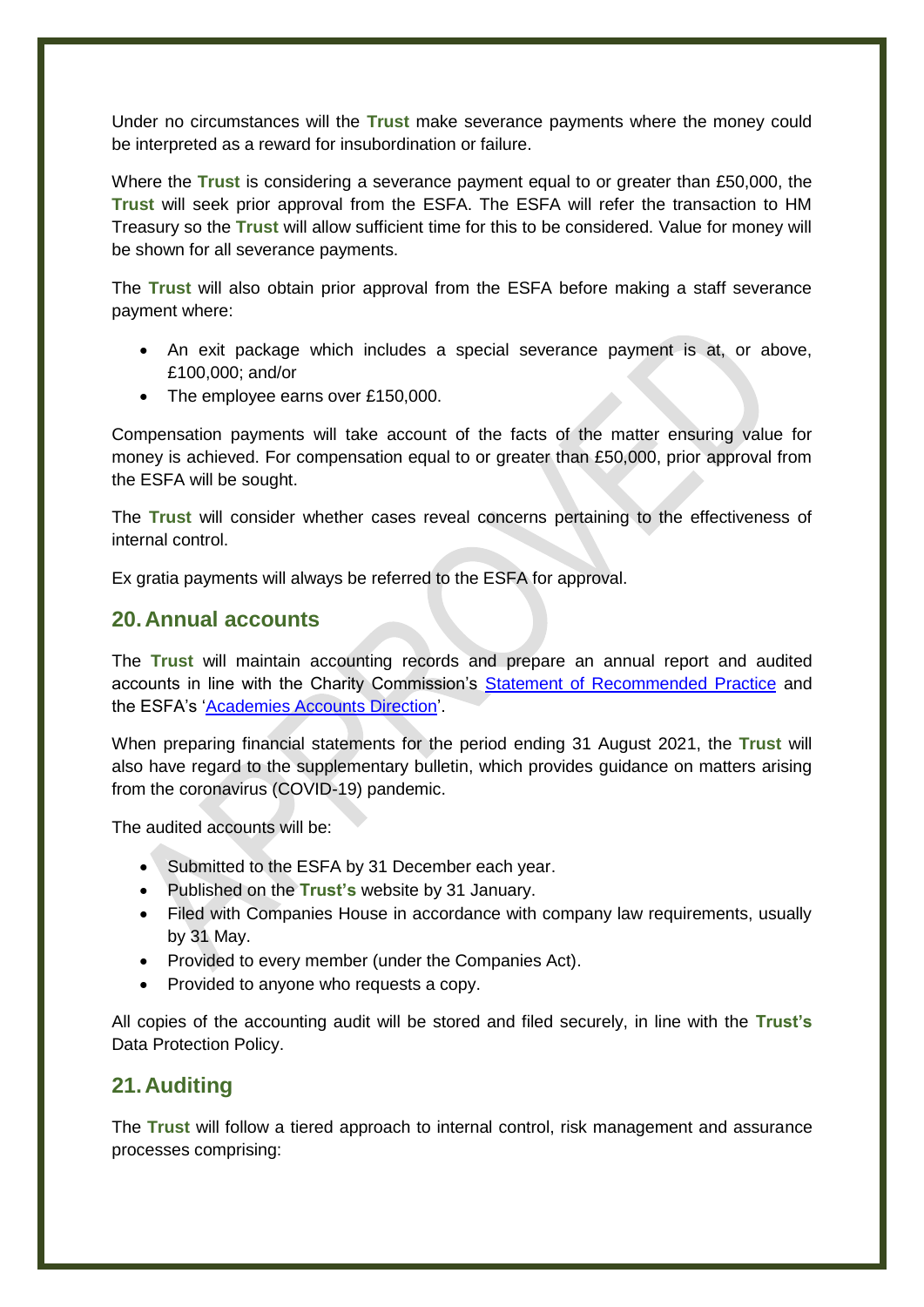- Clearly communicated procedures, structures and training of staff.
- Appropriate day-to-day supervision and checks by management.
- Internal scrutiny overseen by an audit and risk committee.
- External audit and assurance.

#### **Internal scrutiny**

Internal scrutiny will be conducted within the **Trust** and directed by the audit and risk committee, alongside the work of an external auditor, to provide independent assurance to the Board that its financial and other controls, and risk management procedures, are operating effectively.

Internal scrutiny will focus on:

- Evaluating the suitability of, and level of compliance with, financial and non-financial controls, including assessing whether procedures are designed effectively and efficiently, and checking transactions to confirm whether agreed procedures have been followed.
- Offering advice and insight to the Board on how to address weaknesses in financial and non-financial controls.
- Ensuring all categories of risk are being adequately identified, reported and managed.

The programme of internal scrutiny will be covered by a scheme of work, driven and agreed by the audit and risk committee, and informed by risk. The programme of work will be spread appropriately over the year to ensure higher risk areas are reviewed in good time.

With reference to its risk register, the **Trust** will identify on a risk basis the areas it will review each year and modify its checks accordingly.

Internal scrutiny will take account of output from other assurance providers to inform the programme of work. Independence in internal scrutiny will be achieved by establishing appropriate reporting lines whereby those carrying out checks report directly to a committee of the Board.

Internal scrutiny will be kept under review and if any changes in size, complexity or risk profile become apparent, the **Trust** will consider whether its approach remains suitable.

The **Trust** will confirm, in its governance statement, the method(s) it uses for internal scrutiny and why these are used.

The **Trust** may also use other individuals or organisations where specialist non-financial knowledge is required. Where this is done, the **Trust** will reflect the individual's or organisation's findings, recommendations and conclusions as part of the summary document submitted to the ESFA.

Findings arising from internal scrutiny will be used to inform the accounting officer's statement of regularity in the annual accounts.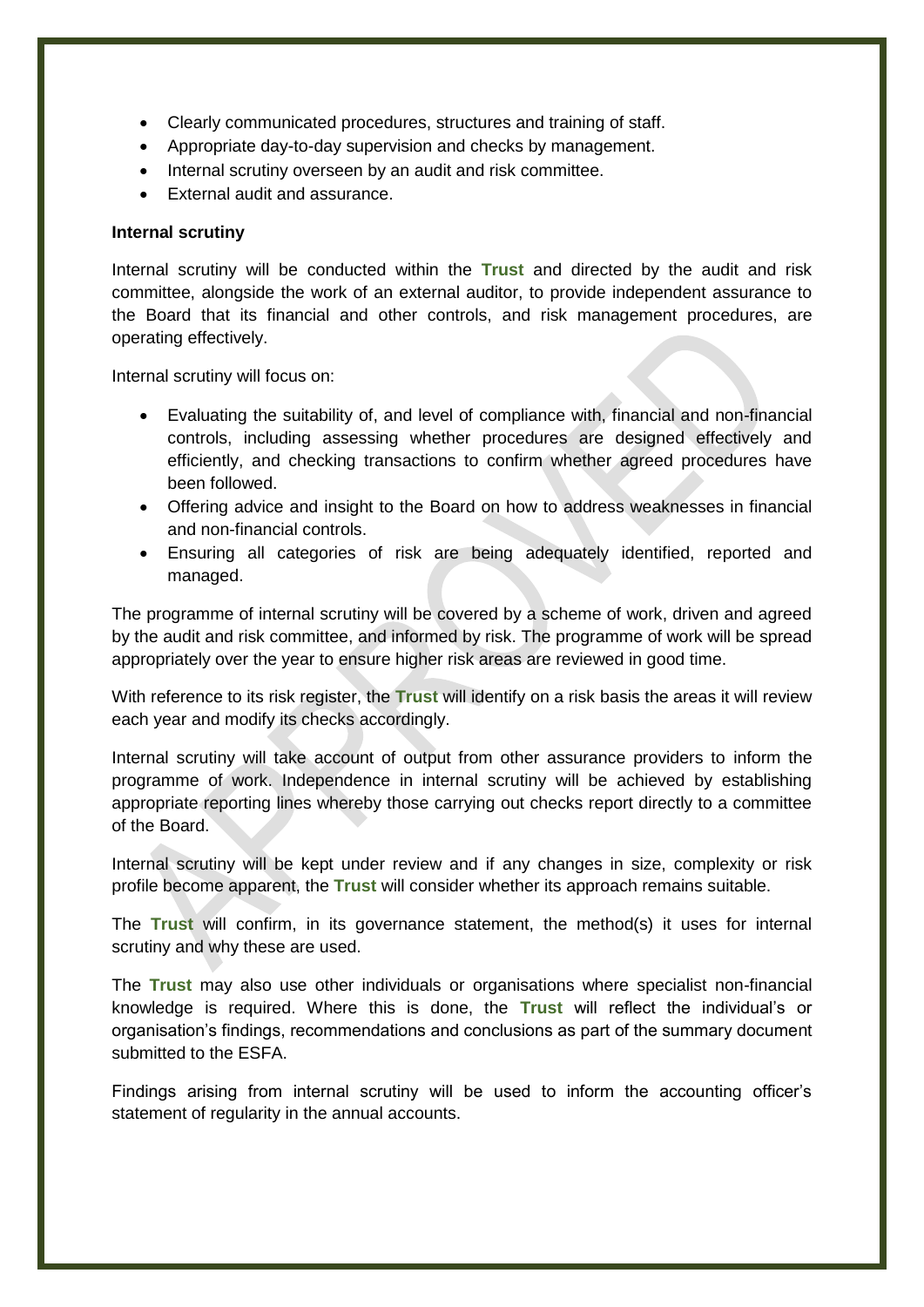Regular reports of the programme of work will be provided at each audit and risk committee meeting, including recommendations to enhance financial and other controls and risk management.

The **Trust** will submit its annual summary report of the areas reviewed, key findings, recommendations and conclusions to the ESFA by 31 December each year when it submits its audited annual accounts. If requested, the **Trust** will also provide any other internal scrutiny reports.

#### **External auditing**

The **Trust** will appoint an external auditor to give an opinion on whether its annual accounts present a true and fair view of the **Trust's** financial performance and position.

The contract with the external auditor will be in writing and be accompanied by a letter of engagement that only covers the details of the external audit including the requirements of the DfE. The letter of engagement will also include details of the removal of external auditors, before the expiry of the term of office, in exceptional circumstances. There will be a separate letter of engagement for additional services beyond the prescribed audit.

The **Trust** will retender its external audit contract at least every five years.

The Board of Trustees will notify the ESFA immediately of the removal or resignation of the auditors.

The accounting officer will produce a statement on regularity, propriety and compliance and this will be included in the **Trust's** annual accounts. The statement on regularity, propriety and compliance will include a responsibility to ensure that:

- There is efficient and effective use of resources in their charge.
- Public money is spent for the purposes intended by parliament.
- Appropriate standards of conduct, behaviour and corporate governance are maintained when applying the funds under their control.

The **Trust** will respond promptly, reasonably and appropriately to any findings by the auditors.

# <span id="page-23-0"></span>**22.Record keeping**

All financial transactions of the **Trust** are recorded including, but not limited to, the following:

- Purchases and tenders
- Returns
- Payroll
- Cash flow
- Income and expenditures
- VAT returns

The CFO is responsible for keeping up-to-date records of the **Trust's** financial state.

Records will include the following information: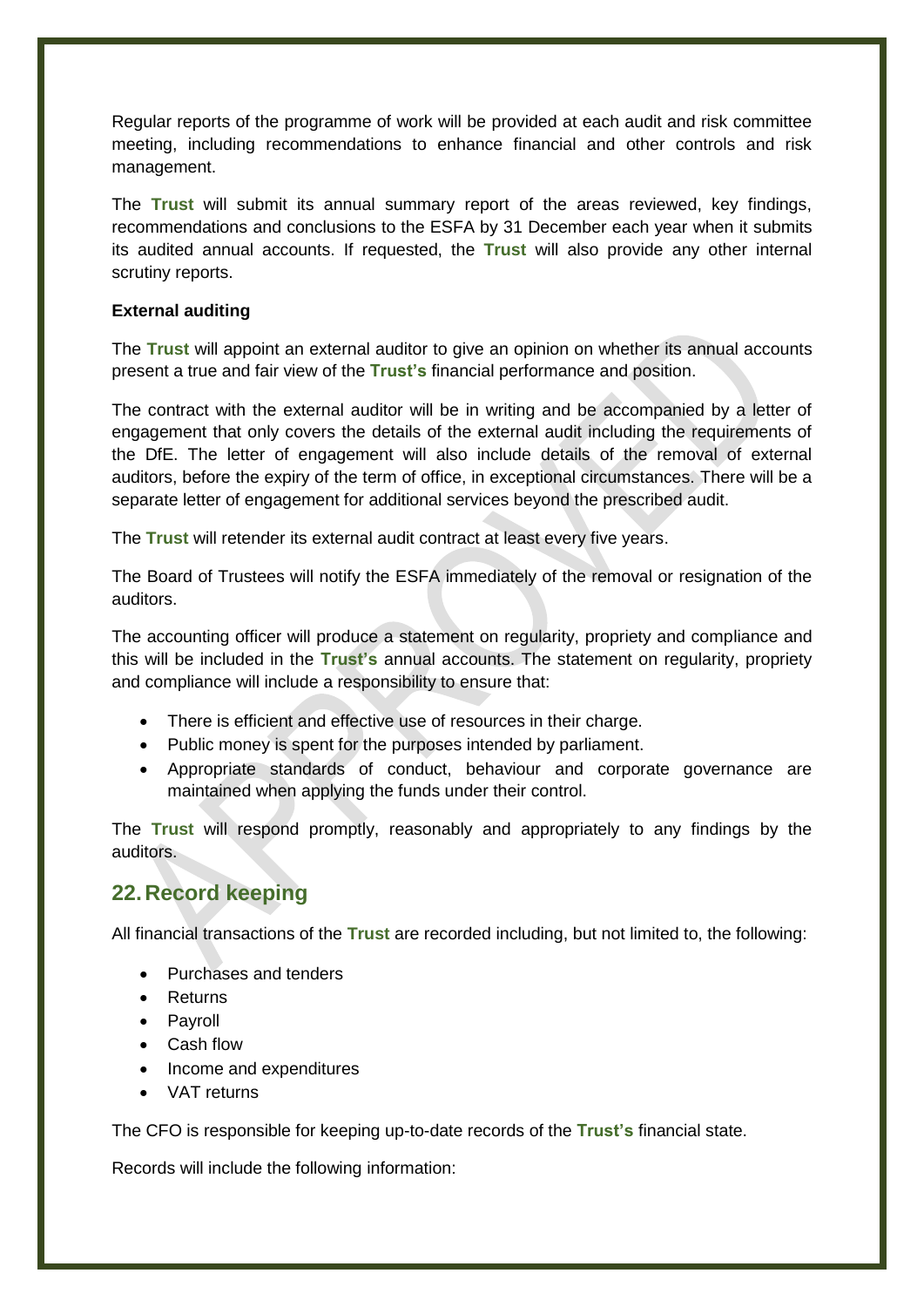- Income and expenditure; identifying which transactions were cheques and which were cash payments
- The income and expenditure for each activity, with the activity recorded as a budget heading
- A balance sheet which identifies total income, expenditure and the balance for each budget heading
- The total income and expenditure for the year
- The balance and carry forward from the previous vear
- Identified profit and loss any causing concern is investigated

Each academy has its own set of financial records for day-to-day operational purposes and budget management.

#### **Third party access rights**

The ESFA or its agents may carry out audits and investigations at the **Trust**. The **Trust** will provide the ESFA with access to all books, records, information, explanations assets, premises and staff, and the ESFA may take copies of relevant documents.

Where the ESFA has concerns about financial management and/or governance at the **Trust**, it may wish to obtain from third parties information or documentation about the **Trust** which the ESFA considers relevant for the purposes of its investigation. The **Trust** will provide the ESFA with written authority giving permission for any third party to provide such information to the ESFA or its agents.

## <span id="page-24-0"></span>**23.Notices to improve**

Where the ESFA has concerns about the **Trust's** financial management and/or governance, and has issued a Notice to Improve (NtI), the **Trust** will comply with this notice.

The ESFA will notify the **Trust** of the date of which it published the NtI.

The **Trust** will publish any NtI issued by the ESFA on its website within 14 days of it being issued, and retain this on the website until it is lifted by the ESFA. If a NtI is issued, the **Trust** will seek prior approval from the ESFA for all transactions outlined in [section 19,](#page-20-1) specifically:

- Special staff severance payments
- Compensation payments
- Writing off debts and losses
- Entering into guarantees, indemnities or letters of comfort
- Disposals of fixed assets beyond any limit in the funding agreement
- Taking up a leasehold or tenancy agreement on land or buildings of a duration beyond any limit in the funding agreement
- Carrying forward of unspent GAG from one year to the next beyond any limit in the funding agreement
- Pooling of GAG

Where required, the **Trust** will seek prior approval from the ESFA before entering into transactions with related parties. The **Trust** will submit additional information, such as monthly income and expenditure accounts, if required by the ESFA,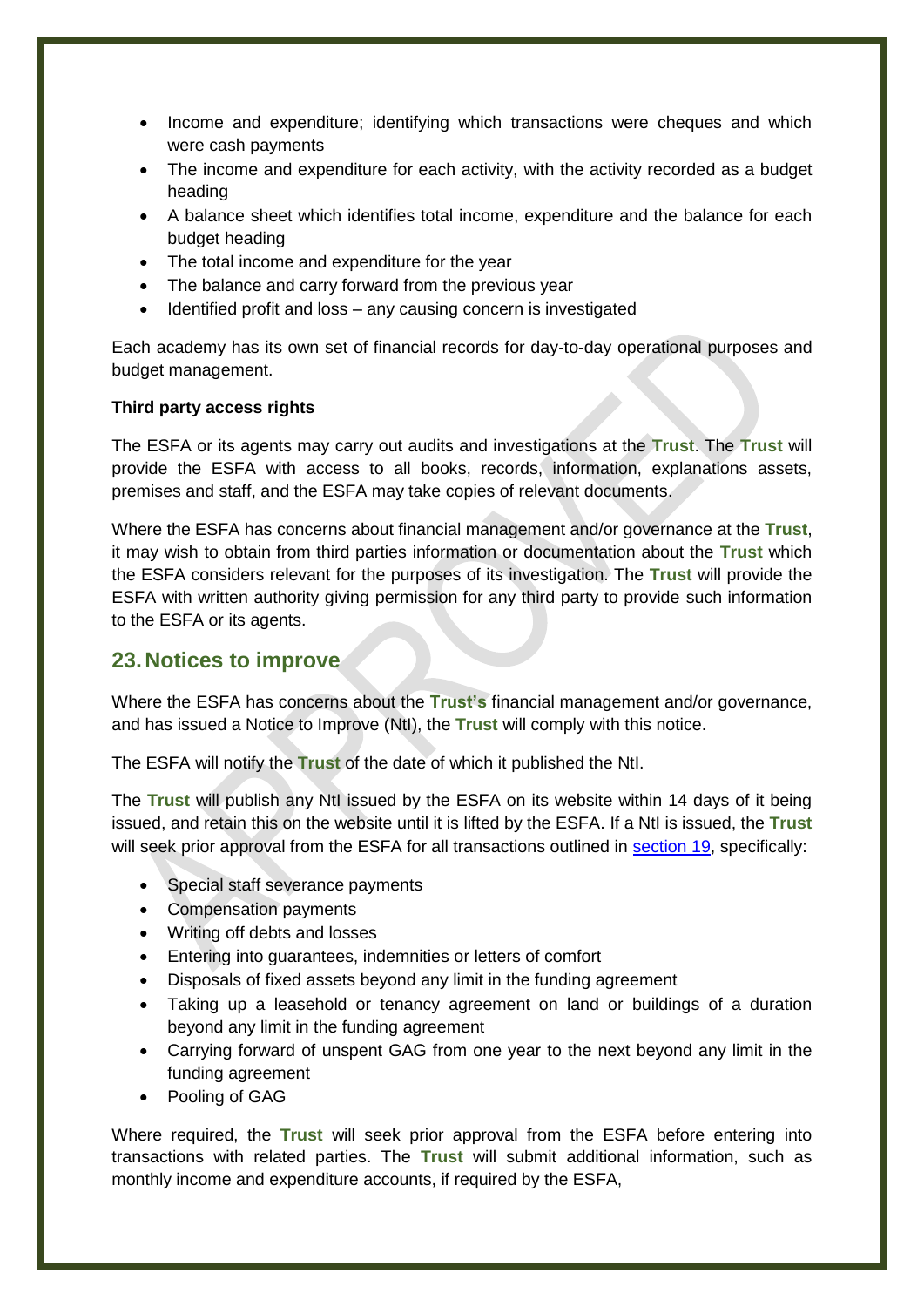## <span id="page-25-0"></span>**24.Whistleblowing and fraud**

The **Trust** puts proportionate controls in place to mitigate the risks of fraud, theft and irregularity, e.g. regular inspections addressing risks, and implements an Anti-Fraud and Corruption Policy.

Where instances of fraud, theft or irregularity are suspected or identified the Board of **Trustees** will investigate it promptly and should any evidence of fraud be found, they will take appropriate action.

In any instance of fraud, theft or irregularity whereby the amount defrauded comes to a total exceeding £5,000 in a financial year, the Board of Trustees will report it to the ESFA as soon as they become aware of it.

- When reporting to the ESFA on instances of fraud, theft or irregularity, the academy will include the following information:
	- $-$  Full details of the event(s) with all key dates
	- The financial value of the loss
	- The measures taken by the **Trust** to prevent recurrence
	- Whether the matter was referred to the police and if not, the reasons why
	- Whether the insurance or the risk protection agreement have offset any loss

Reports of fraud will be treated in a fair and unbiased manner as outlined in the Anti-Fraud and Corruption Policy

The **Trust's** Whistleblowing Policy outlines the procedures to follow in the event of a report being made by a member of staff, as well as the appeals process and what can be done in the event of a whistle-blower being treated unfairly.

The Principal will ensure all their staff are aware of the Whistleblowing Policy, ensuring that they understand the process of reporting a concern and what they can expect once they have brought a concern to the attention of the academy.

All concerns raised by whistle-blowers are responded to properly and fairly in line with the Whistleblowing Policy.

## <span id="page-25-1"></span>**25.Cyber-crime**

The **Trust** is aware of the risk of cyber-crime and proportionate controls will be put in place to manage risks and appropriate action will be taken where a cyber-security incident has occurred.

The **Trust** will obtain permission from the ESFA to pay any cyber-ransom demands and understands that the ESFA supports the National Crime Agency's recommendation not to encourage, endorse or condone the payment of ransom demands.

## <span id="page-25-2"></span>**26.Self-assessment**

The **Trust** will utilise independent external reviews of the **Trust's** governance. External reviews of governance will be conducted routinely as part of the **Trust**'s wider programme of